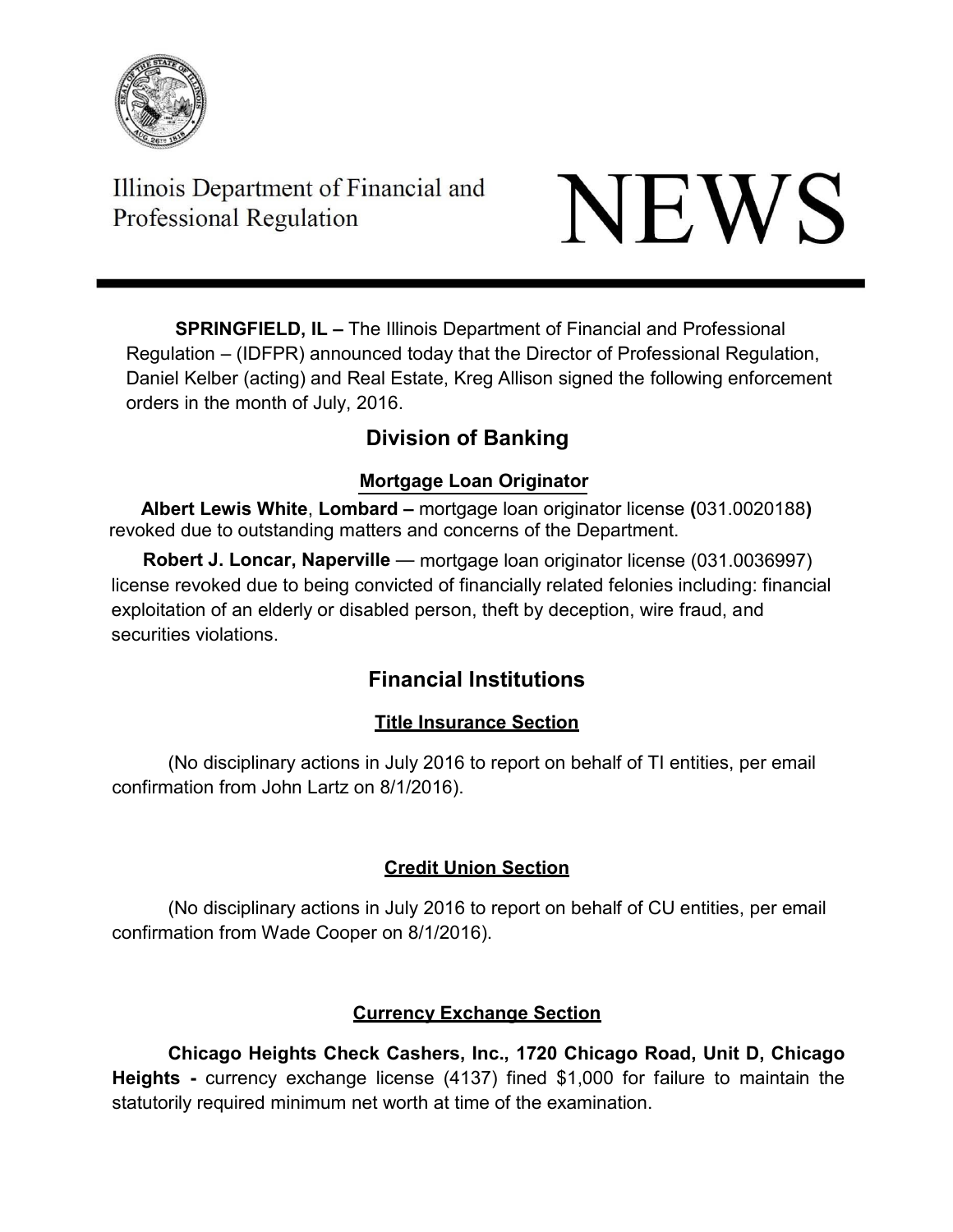**Halsted & 119th Currency Exchange, Inc., 11932 S. Halsted Street, Chicago**  currency exchange license (4098) fined \$1,000 for failure to maintain the statutorily required minimum net worth at time of the examination. (Impairment, hearing requested).

**Market Street Currency Exchange, Inc., 1401 W. Market Street, Bloomington -** currency exchange license (2843) fined \$1,000 for failure to maintain the statutorily required minimum net worth for the months of November, December 2015 and January, February, and March of 2016 during the examination period.

**New 112th & Vincennes Currency Exchange, Inc., 11207 S. Vincennes, Chicago -** currency exchange license (4010) fined \$1,000 for failure to maintain the statutorily required minimum net worth at time of the examination.

# **Consumer Credit Section**

**America Transfers Inc.**, **3938 N. Belt Line Rd., Irving, TX** – TOMA (MT.0000056) fined \$790 for late audited submission.

**Mexico Transfers Inc., 3938 N. Belt Line Rd., Irving, TX** – TOMA (MT.0000107) fined \$790 for late audited submission.

**Middle East Financial Services**, **7321 W. 87th St., Bridgeview, IL** - (16CC126) suspended license for violations of TOMA.

**Orient Services, 7206 W. 90th Place, Bridgeview, IL** - (16CC127) Cease & Desist issued for violations of TOMA.

# **DIVISION OF PROFESSIONAL REGULATION**

# **UNLICENSED**

**A++ Construction, Pekin, unlicensed** - ordered to cease and desist the unlicensed practice of roofing contracting.

**Angel Arroyo, Chicago, unlicensed** - ordered to cease and desist the unlicensed practice of roofing contracting and assessed a \$5,000 civil penalty.

**Dwayne Chambers, Hickory Hills, unlicensed** - assessed a \$10,000 civil penalty based on unlicensed practice of funeral directing and embalming.

**William Feerick, Shorewood, WI, unlicensed** - ordered to cease and desist the unlicensed practice as a funeral director and embalmer.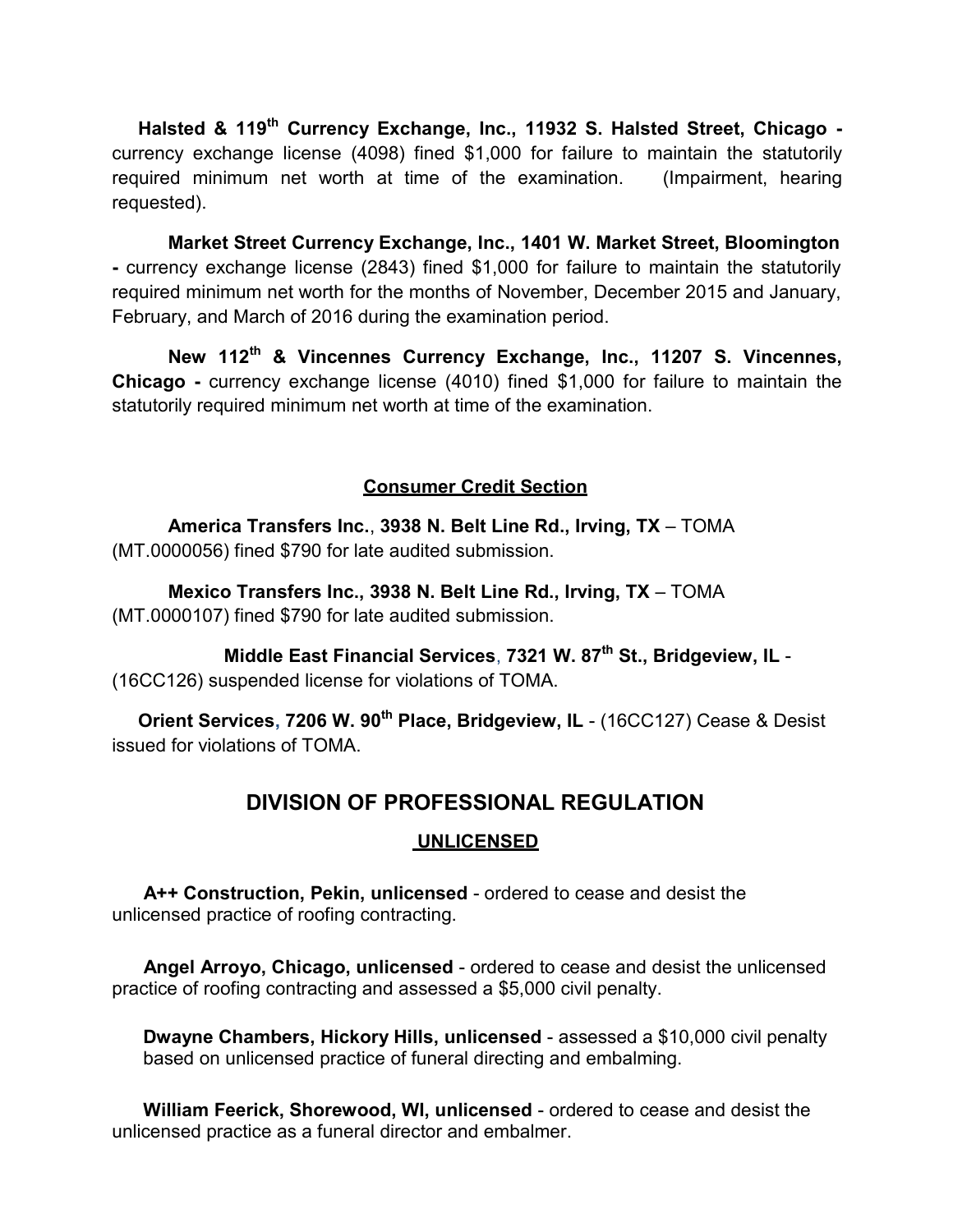**Song Gonzalez, Centreville, unlicensed** - **Gonzalez a/k/a Song Cha Chao, Sook Hui Garner a/k/a Sook Hui Bak and Sok Hui Pak and Son Chong Fulton a/k/a Son Donini and Son Ratliff, Edwardsville** - ordered to cease and desist the unlicensed practice of massage therapy.

**Dwaine Hampton, Kankakee, unlicensed** - ordered to cease and desist the unlicensed practice as a barber.

**Kharysma Barber & Beauty, Inc., Joliet, unlicensed** - ordered to cease and desist the unlicensed practice of operating as a barber shop.

**Michael Kozenko, Chicago, 56003528** - certified residential real estate appraiser license indefinitely suspended and fined \$750 for failure to complete his continuing education prior to renewing his license and for stating falsely on his renewal application that he had completed said continuing education when he had not.

**L and G Roofing, Inc., Summit, unlicensed** - ordered to cease and desist the unlicensed practice of roofing contracting.

**Living Doll, Chicago, unlicensed** - ordered to cease and desist the unlicensed operation as a cosmetology salon.

**Sandra McKinney, Pittsfield, unlicensed** - ordered to cease and desist the unlicensed practice of massage therapy and assessed a \$500 civil penalty.

**Kelly Olroyd, Hillsboro, unlicensed** - assessed a \$1,000 civil penalty based on unlicensed practice of certified shorthand reporting.

**Bushra Raza, Chicago, unlicensed** - ordered to cease and desist the unlicensed practice of cosmetology.

**Rabia Raza, Chicago, unlicensed** - ordered to cease and desist the unlicensed practice of cosmetology.

**Austin Stack, Chicago, unlicensed** - Stack and Sibi Properties unlicensed ordered to cease and desist and assessed a \$10,000 civil penalty each for the unlicensed practice of real estate.

# **ATHLETICS**

**Thomas Delgadillo, Monticello, 0020027** - athletics license placed in refuse to renew status as a result of engaging in unethical or unprofessional conduct harmful to the public when the respondent was arrested on three charges of aggravated battery.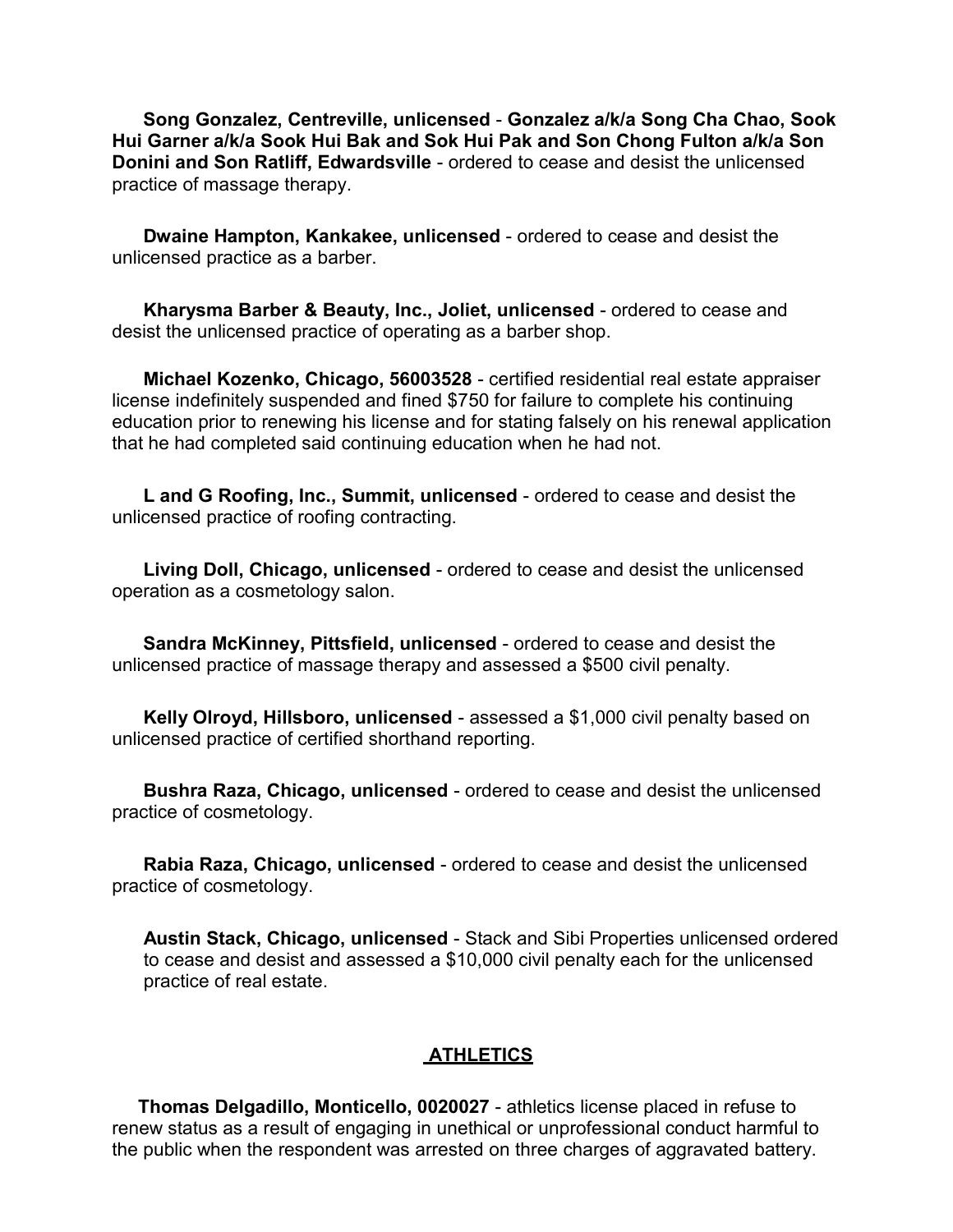# **BARBER, COSMETOLOGY, ESTHETICS AND NAIL TECHNOLOGY**

**A Kut Above Barbershop and Beauty Salon, Kankakee, 189011522** - ordered to cease and desist operating as a shop/salon on an expired license.

**Aleksandra Arsenijevic, Chicago, 011261137** - cosmetologist license suspended for failure to file and/or pay Illinois state income taxes.

**Victoria Babana, Niles, 011313605** - cosmetologist license issued with reprimand based on prior discipline by the Department.

**Jung Cha, Skokie, 012008246** - cosmetology teacher license suspended for failure to file and/or pay Illinois state income taxes.

**Calvin Cunningham, Joliet, 006064714** - barber license ordered to cease and desist operating as a barber on a revoked license.

**Joiya Cyrus, Loves Park, 011283135** - cosmetologist license suspended for failure to file and/or pay Illinois state income taxes.

**La Mont Dembry, Chicago, 006064732** - barber license suspended for being more than 30 days delinquent in the payment of child support.

**Amy Eck, Des Plaines, 0113514778** - cosmetologist license issued and placed on probation to terminate on October 18, 2017 due to the licensee's previous criminal history.

**Jeffery Evans, Chicago, 011243416** - cosmetologist license suspended for failure to file and/or pay Illinois state income taxes.

**Judith Gordon, Homewood, 011250845** - cosmetologist license suspended for failure to file and/or pay Illinois state income taxes.

**Tyreeta Grayer, Westchester, 169002300** - nail technician license suspended for failure to file and/or pay Illinois state income taxes.

**Great Clips, Roselle, 189017104** - salon license issued with reprimand and fined \$2,500 based on unlicensed operation of a shop/salon.

**Happy Nails Spa & Waxing, Chicago, 189017122** - salon license issued and placed on probation for one year due to prior discipline of its owner.

**Dawn Hart, Rockford, 0113553342** - cosmetologist license issued on probation to terminate on May 18, 2017 due to the licensee's previous criminal felony convictions.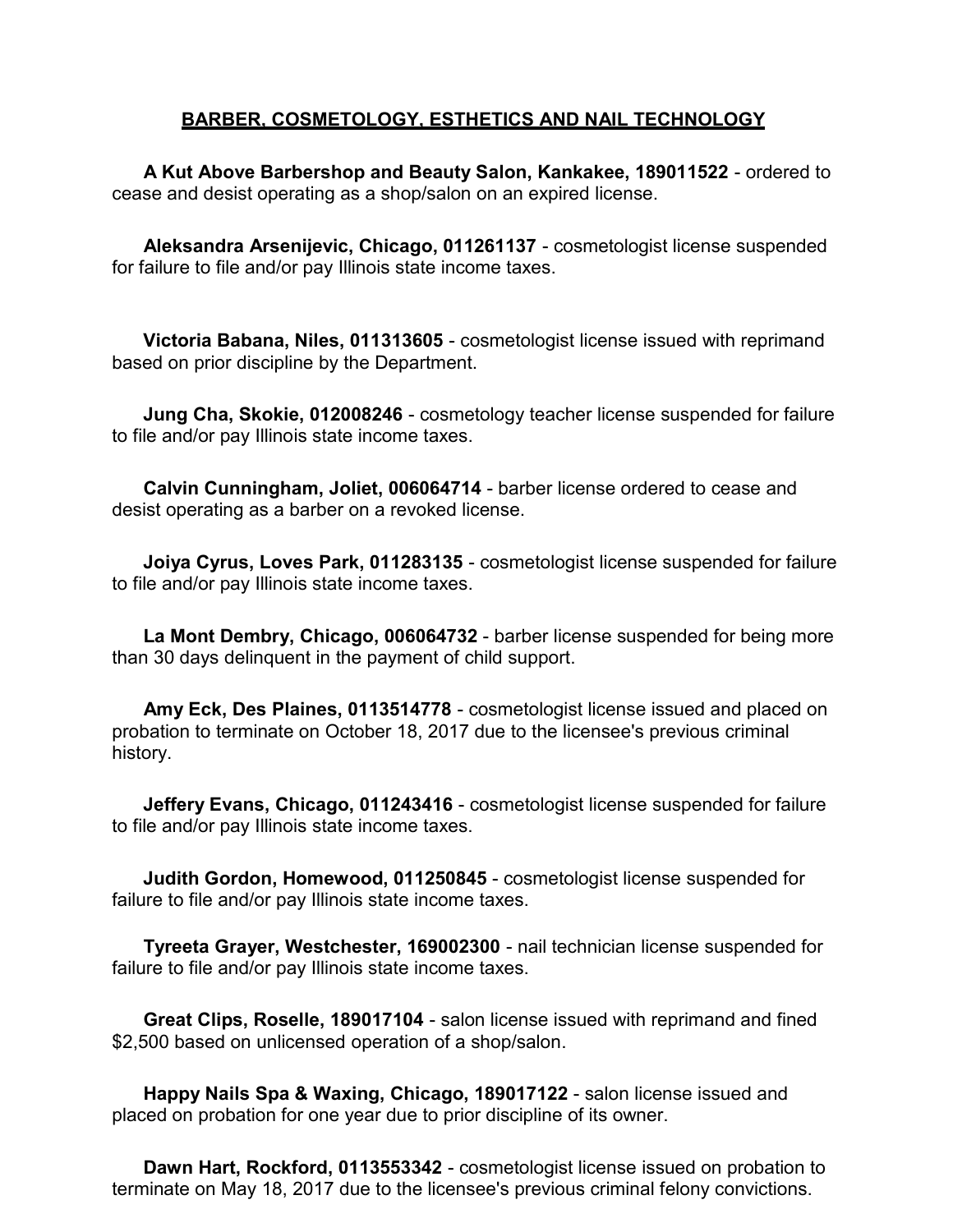**Latrasha Johnson, Libertyville, 011313504** - cosmetologist license issued and placed on indefinite probation for a minimum of three years based on felony conviction and unprofessional conduct.

**Gina Knafelc, Addison, 011250755** - cosmetologist license suspended for failure to file and/or pay Illinois state income taxes.

**Mary Licht, Chicago, 011313602** - cosmetologist license issued and placed on indefinite probation for a minimum of three years based on felony conviction and unprofessional conduct.

**James Millsap, Park Forest, 006065119** - barber license issued and placed on probation for one year due to prior criminal convictions.

**Nguyen, Matteson, 169016866** - nail technician license suspended for failure to file and/or pay Illinois state income taxes.

**Chinh Nguyen, Skokie, 169007658** - nail technician license suspended for failure to file and/or pay Illinois state income taxes.

**Ismael Santana, Waukegan, 006064131** - barber license suspended for being more than 30 days delinquent in the payment of child support.

**Jessica Silva, Hoffman Estates, 006065111** - barber license issued and placed on indefinite probation to run concurrent with cosmetologist probation based on felony convictions and unprofessional conduct.

**Wallace Taylor, Peoria, 006065118** - barber license issued and placed on nonreporting probation for one year due to criminal convictions and a transcript error issued by the now closed school.

**Kenneth Taylor-Baines, Belleville, 011313559** - cosmetologist license issued with reprimanded due to the licensee's previous discharge from the U.S. Navy.

**Vicki Thomas, East Moline, 011app3546245** – cosmetologist license to be issued and placed on suspension for 60 days based on sister-state discipline and effective upon payment of fees.

**Tennia Williams, Evergreen Park, 012008685** - cosmetologist teacher license issued with reprimand and fined \$250 based on material misstatement to Department.

**Nicole Willis, Chicago, 011260548** - cosmetologist license suspended for failure to file and/or pay Illinois state income taxes.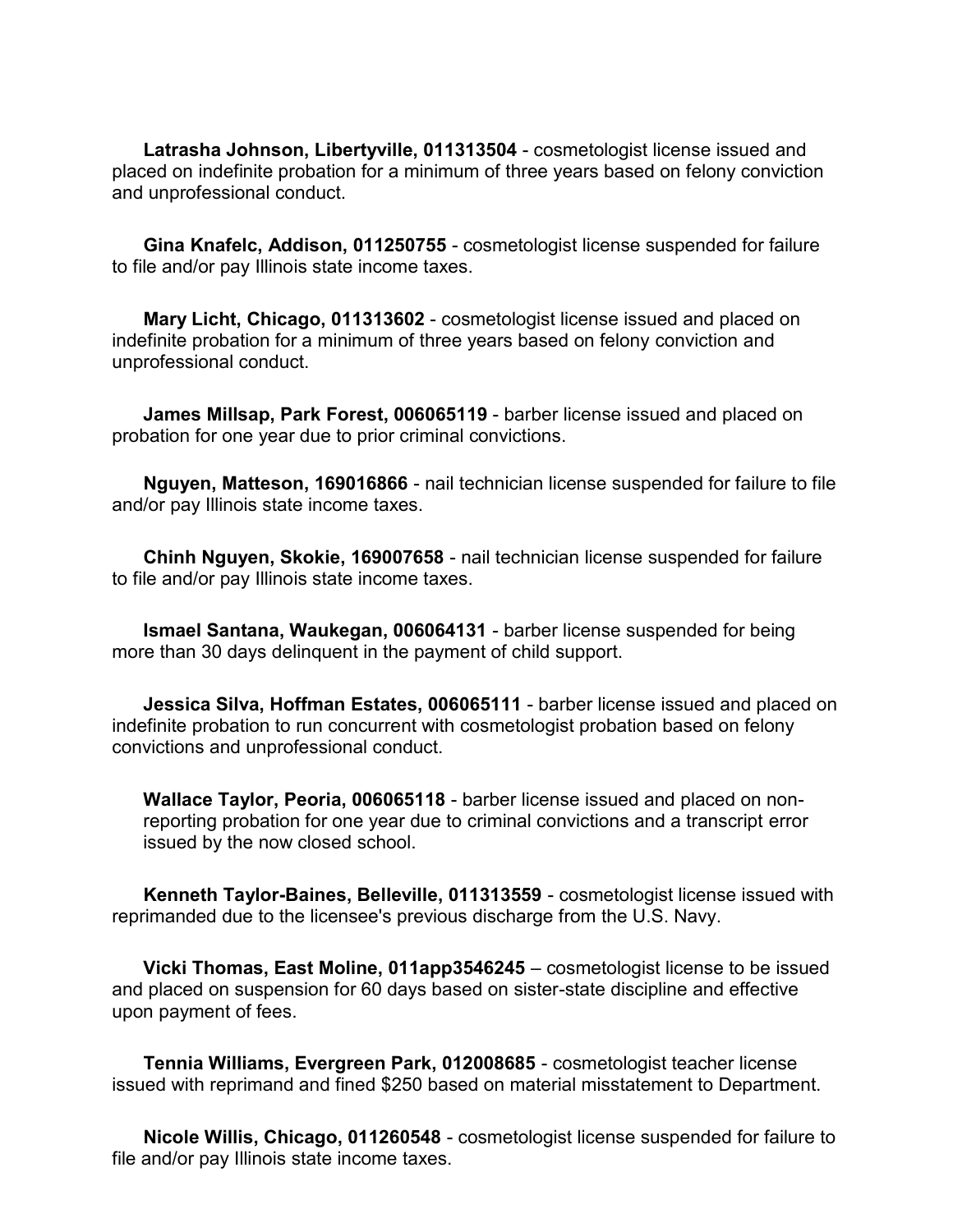**Candice Young, Tinley Park, 011282474** - cosmetologist license suspended for failure to file and/or pay Illinois state income taxes.

**Keva Young, Westmont, 011270479** - cosmetologist license suspended for failure to file and/or pay Illinois state income taxes.

# **DENTAL**

**James Grieco, Chicago, 019019153** - dentist license indefinitely suspended followed by indefinite probation for a minimum of three years to resolve allegations that his treatment of several patients, including endodontic and restorative treatments, fell below the minimum standards of dentistry; that he prescribed large quantities of controlled substance pain medications to patients without adequate justification; that he failed to maintain adequate records of patient care and treatment; that he failed to keep dental treatment areas in an appropriate sanitary condition; and that he failed to cooperate with the Department's investigation. Additionally, Respondent acknowledges having been prescribing controlled substance pain medication by a physician specializing in pain management for the management of Respondent's diagnosed chronic pain condition, which the Department alleges may affect his ability to practice dentistry with reasonable judgment, skill or safety.

**Michael Hawk, Rochester, 019016566** - dentist license suspended for 14 days, must complete coursework and fined \$2,000 after failed to complete 48 hours of continuing education required for the 2012-2015 pre-renewal period, and falsely indicated on his 2015 renewal application that he had in fact completed said education.

**Lee Moore, Chicago, 019014938** - dental license suspended for failure to file and/or pay Illinois state income taxes.

# **COLLECTION AGENCY LICENSING & DISCIPLINARY BOARD**

**Healthcare Financial Recovery Systems, Hobart, IN, 017022040** - collection agency license issued and placed on probation for one year due to creditworthiness as required.

**Nationwide Recovery Service, Inc., Lynnwood, WA, 009001590** – collection agency branch office license issued on probation for three years due to creditworthiness as required.

# **DETECTIVE, ALARM, SECURITY, FINGERPRINT VENDOR AND LOCKSMITH**

**Baa'nw Ali, Chicago, 129188533** - permanent employee registration card placed in refuse to renew status for failure to appear for a disciplinary conference.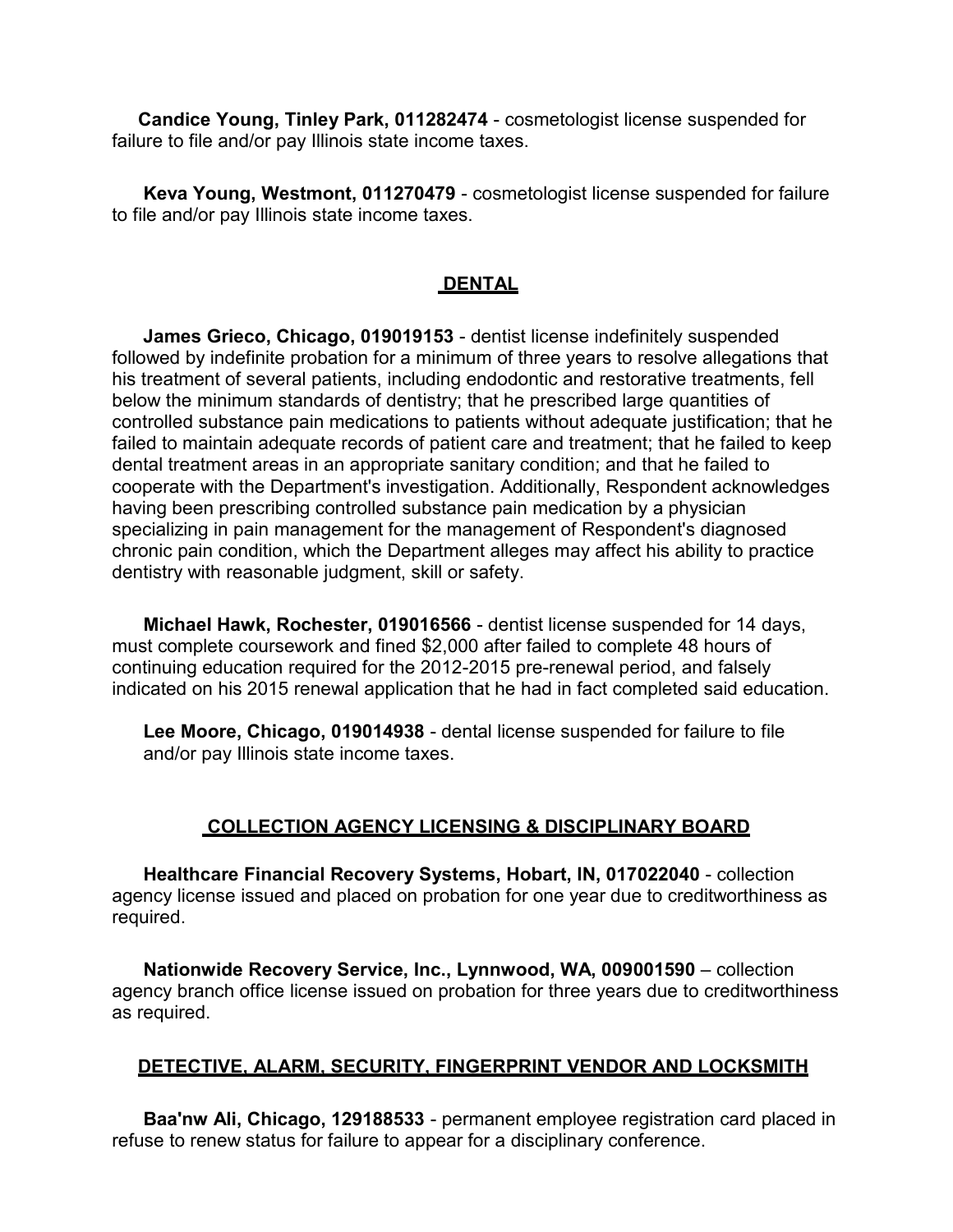**Robert Atkins, Riverdale, 129334577** - permanent employee registration card suspended for being more than 30 days delinquent in the payment of child support.

**Aner Banks-Brown, Chicago, 129397099** - permanent employee registration card suspended for being more than 30 days delinquent in the payment of child support.

**Prentis Bartlett, Chicago, 129334033** - permanent employee registration card placed in refuse to renew status for failure to appear for a disciplinary conference.

**Quincy Bass, Midlothian, 129359863** - permanent employee registration cardsuspended for failure to file and/or pay Illinois state income taxes.

**Terrance Bell, Arlington Heights, 129306704** - permanent employment registration card suspended for being more than 30 days delinquent in the payment of child support.

**Lakeisha Bennett, Chicago, 129307819** - permanent employee registration card placed in refuse to renew status for failure to appear for a disciplinary conference.

**Joseph Bolden, Joliet, 129106585** - permanent employee registration card placed in refuse to renew status for failure to appear for a disciplinary conference.

**Alan Brooks, Chicago, 129326059** - permanent employee registration card placed in refuse to renew status for failure to appear for a disciplinary conference.

**James Brown, Chicago, 129396194** - permanent employment registration card suspended for being more than 30 days delinquent in the payment of child support.

**Matthew Brown, Rockford, 129265508** - permanent employee registration card placed in refuse to renew status for failure to appear for a disciplinary conference.

**Fargo Brown, Homewood, 129402249** - permanent employee registration card issued and placed on probation for one year due to criminal conviction.

**Billy Carson, Bolingbrook, 129317062** - permanent employee registration card placed in refuse to renew status for failure to appear for a disciplinary conference.

**Davia Carter, East St. Louis, 129254313** - permanent employee registration card placed in refuse to renew status for failure to appear for a disciplinary conference.

**Cederick Cobbins, Chicago, 129340664** - permanent employee registration card placed in refuse to renew status for failure to appear for a disciplinary conference.

**Mabiti Collins, Chicago, 129332841** - permanent employee registration card placed in refuse to renew status for failure to appear for a disciplinary conference.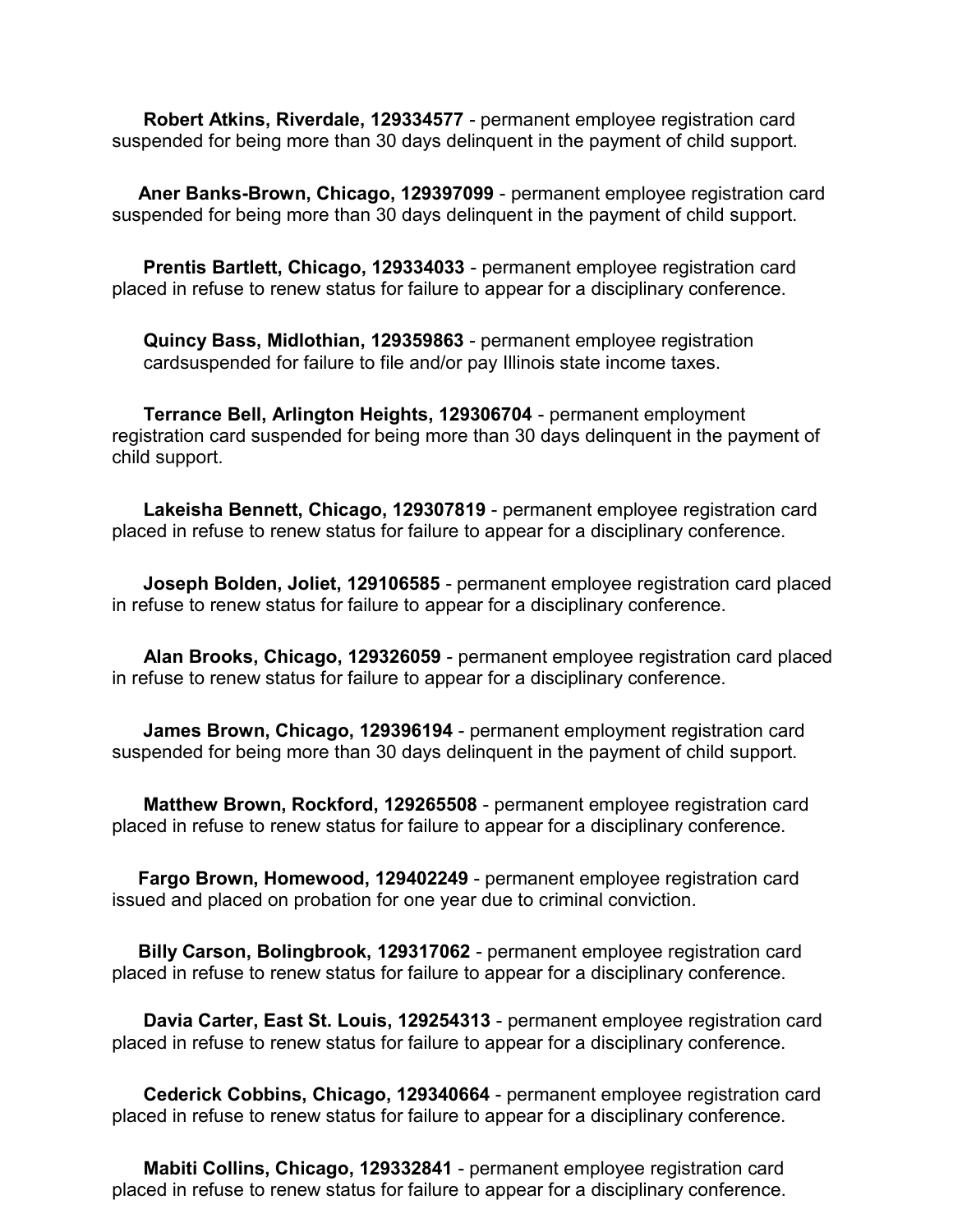**Lavance Conner, Chicago, 129362664** - permanent employee registration card placed in refuse to renew status for failure to appear for a disciplinary conference.

**Darrell Coon, Decatur, 129324747** - permanent employee registration card placed in refuse to renew status for failure to appear for a disciplinary conference.

**Carmen Decicco, Niles, 129366260** - permanent employment registration card suspended for being more than 30 days delinquent in the payment of child support.

**Tammy Dennison, Chillicothe, 129123077** - permanent employee registration card placed in refuse to renew status for failure to appear for a disciplinary conference.

**Darryl Dixon, Markham, 129270858** - permanent employee registration card placed in refuse to renew status for failure to appear for a disciplinary conference.

**Anthony Douglas, Chicago, 129042365** - permanent employee registration card placed in refuse to renew status for failure to appear for a disciplinary conference.

**Antwone Duckins, Chicago, 129233096** - permanent employment registration card suspended for being more than 30 days delinquent in the payment of child support.

**Andre Flakes, Chicago, 129153093** - permanent employee registration card placed in refuse to renew status for failure to appear for a disciplinary conference.

**John Galvan, Chicago, 129018599** - permanent employee registration card placed in refuse to renew status for failure to appear for a disciplinary conference.

**James Gibbs, Aurora, 129322235** - permanent employment registration card suspended for being more than 30 days delinquent in the payment of child support.

**Flavio Guarderas, Chicago, 129226521** - permanent employment registration card suspended for being more than 30 days delinquent in the payment of child support.

**Jerrell Hale, Glendale Heights, 129189594** - permanent employee registration card placed in refuse to renew status for failure to appear for a disciplinary conference.

**Lamont Harden, Chicago, 129307071** - permanent employee registration card suspended for failure to file and/or pay Illinois state income taxes.

**Rickey Harris, Chicago, 129265564** - permanent employment registration card suspended for being more than 30 days delinquent in the payment of child support.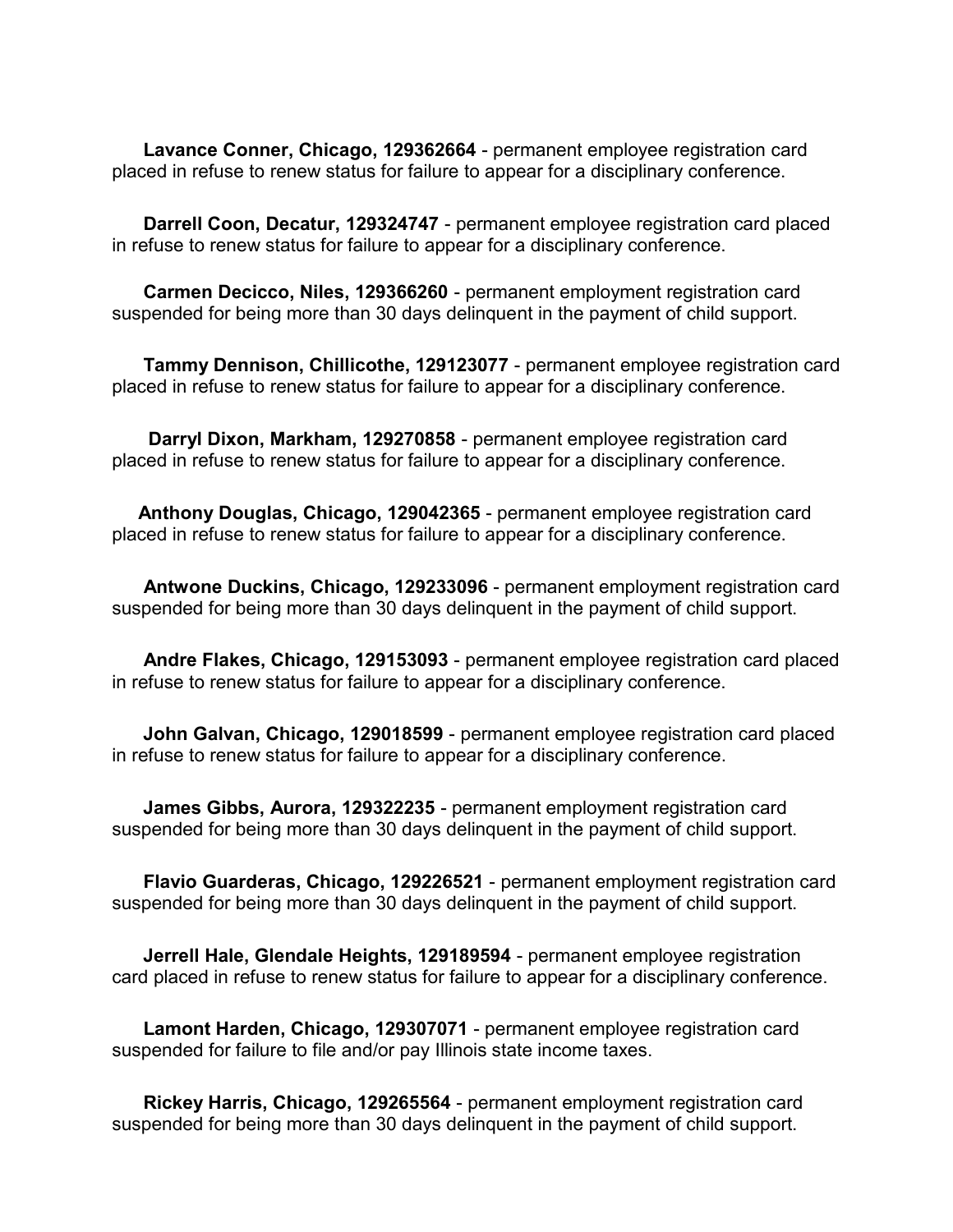**Dwight Henderson, Chicago, 129185612** - permanent employee registration card placed in refuse to renew status for failure to appear for a disciplinary conference.

**Jesse Herbig, Rockford, 129245442** - permanent employee registration card placed in refuse to renew status for failure to appear for a disciplinary conference.

**Marcia Hinman, Evergreen Park, 249000061** - fingerprint vendor license suspended for being more than 30 days delinquent in the payment of child support.

**Andre Hodg, Chicago, 129364808** - permanent employee registration card and firearm control card **229076104** both suspended for being more than 30 days delinquent in the payment of child support.

**Marcus Hopkins, Chicago, 129290641** - permanent employee registration card placed in refuse to renew status for failure to appear for a disciplinary conference

**Job Israel, Chicago, 129129759** - permanent employee registration card and firearm control cards (**229080843, 229080731, 229072351**) all suspended for being more than 30 days delinquent in the payment of child support.

**James Jackson, Glen Ellyn, 129131401** - permanent employee registration card placed in refuse to renew status for failure to appear for a disciplinary conference.

**Anthony James, Chicago, 129359384** - permanent employee registration card suspended for failure to file and/or pay Illinois state income taxes.

**Edmund Johnson, Chicago, 129357667** - permanent employee registration card suspended for failure to file and/or pay Illinois state income taxes.

**O'neal Jones, Bloomington, 129391751** - permanent employment registration card suspended for being more than 30 days delinquent in the payment of child support.

**James Keiser, Joliet, 129238233** - permanent employee registration card placed in refuse to renew status for failure to appear for a disciplinary conference.

**Omar Keith, Chicago, 129391889** - permanent employment registration card suspended for being more than 30 days delinquent in the payment of child support.

**James Lebeau, Berwyn, 129380890** - permanent employee registration card placed in refuse to renew status for failure to appear for a disciplinary conference.

**Hamlet Leslie, Chicago, 129325877** - permanent employment registration card suspended for being more than 30 days delinquent in the payment of child support.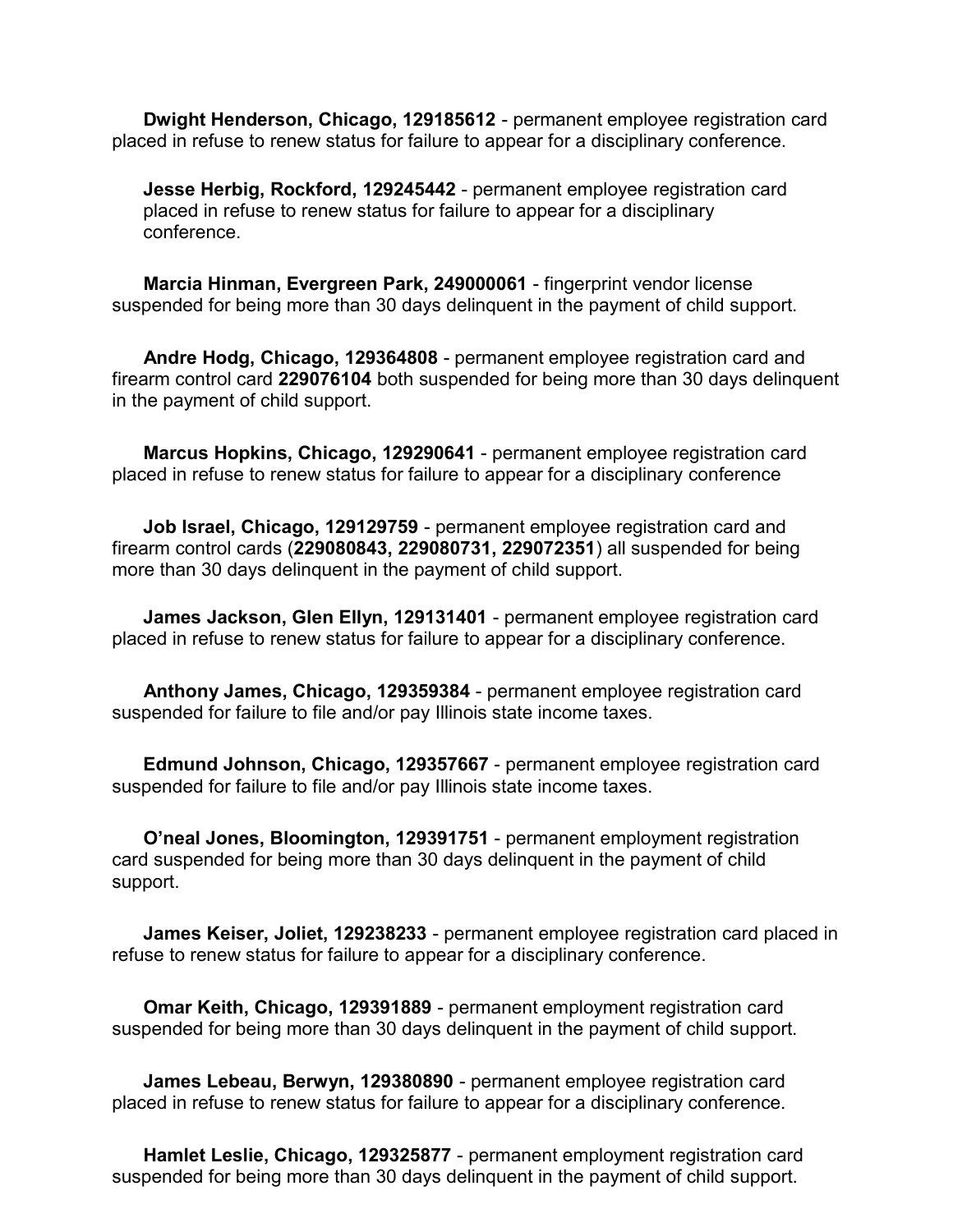**Odis Lindsey, Calumet City, 129363422** - permanent employee registration card suspended for failure to file and/or pay Illinois state income taxes.

**Alfred Lopez, Pingree Grove, 129371325** - permanent employee registration card placed in refuse to renew status for failure to appear for a disciplinary conference.

**Leesa Lovett, Chicago, 129032865** - permanent employee registration card placed in refuse to renew status for failure to appear for a disciplinary conference.

**Taren Macklin, Chicago, 129373254** - permanent employee registration card suspended for being more than 30 days delinquent in the payment of child support.

**Benjamin Martinez, Chicago, 129349312** - permanent employee registration card placed in refuse to renew status for failure to appear for a disciplinary conference.

**Kevin McCaster, East St. Louis, 129276948** - permanent employee registration card placed in refuse to renew status for failure to appear for a disciplinary conference.

**Steven McCord, DeKalb, 129317655** - permanent employee registration card placed in refuse to renew status for failure to appear for a disciplinary conference.

**Michelle McGary, Springfield, 129236568** - permanent employee registration card placed in refuse to renew status for failure to appear for a disciplinary conference.

**Kenneth Menard, Chicago, 129229369** - permanent employee registration card suspended for failure to file and/or pay Illinois state income taxes.

**Frederick Merkerson, Chicago, 129388565** - permanent employee registration card suspended for being more than 30 days delinquent in the payment of child support.

**Darius Moore, Chicago, 129313296** - permanent employment registration card suspended for being more than 30 days delinquent in the payment of child support.

**Amin Muhammad, Homewood, 129388207** - permanent employee registration card suspended for failure to file and/or pay Illinois state income taxes.

**Lamar Murphy, Matteson, 129384964** - permanent employee registration card suspended for being more than 30 days delinquent in the payment of child support.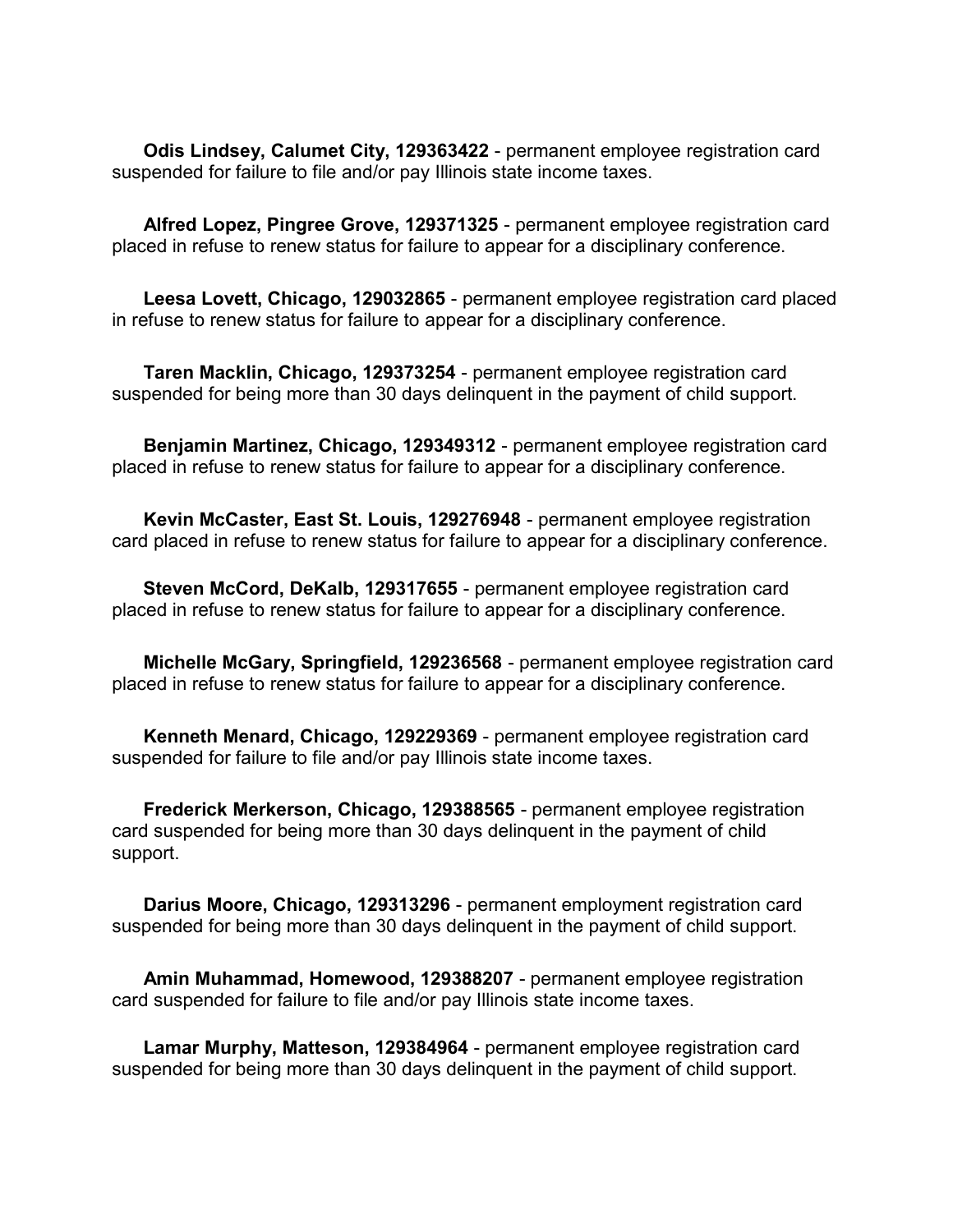**Michael Myrieckes, Chicago, 129015613** - permanent employee registration card placed in refuse to renew status for failure to appear for a disciplinary conference.

**Glenn Noordhof, Springfield, 129234922** - permanent employee registration card placed in refuse to renew status for failure to appear for a disciplinary conference.

**Oluwabukola Oladoyin, Chicago, 129344843** - permanent employee registration card placed in refuse to renew status for failure to appear for a disciplinary conference.

**Rosager Parker, Tinley Park, 129365097** - permanent employee registration card suspended for being more than 30 days delinquent in the payment of child support.

**Seth Pedersen, Lake Zurich, 129270667** - permanent employee registration card placed in refuse to renew status for failure to appear for a disciplinary conference.

**Leon Presley, Chicago, 129052486** - permanent employee registration card placed in refuse to renew status for failure to appear for a disciplinary conference.

**Thomas Purdy, Chicago, 129298789** - permanent employee registration card placed in refuse to renew status for failure to appear for a disciplinary conference.

**John Pyka, Elmwood Park, 129169913** - permanent employee registration card placed in refuse to renew status for failure to appear for a disciplinary conference.

**L'Erin Ragon, Harrisburg, 129274950** - permanent employee registration card placed in refuse to renew status for failure to appear for a disciplinary conference.

**Rickey Rains, Davenport, IA, 129214788** - permanent employee registration card placed in refuse to renew status for failure to appear for a disciplinary conference.

**Jorge Ramos, Chicago, 129330471** - permanent employee registration card placed in refuse to renew status for failure to appear for a disciplinary conference.

**Dexter Reed, Chicago, 129270984** - permanent employee registration card suspended for failure to file and/or pay Illinois state income taxes.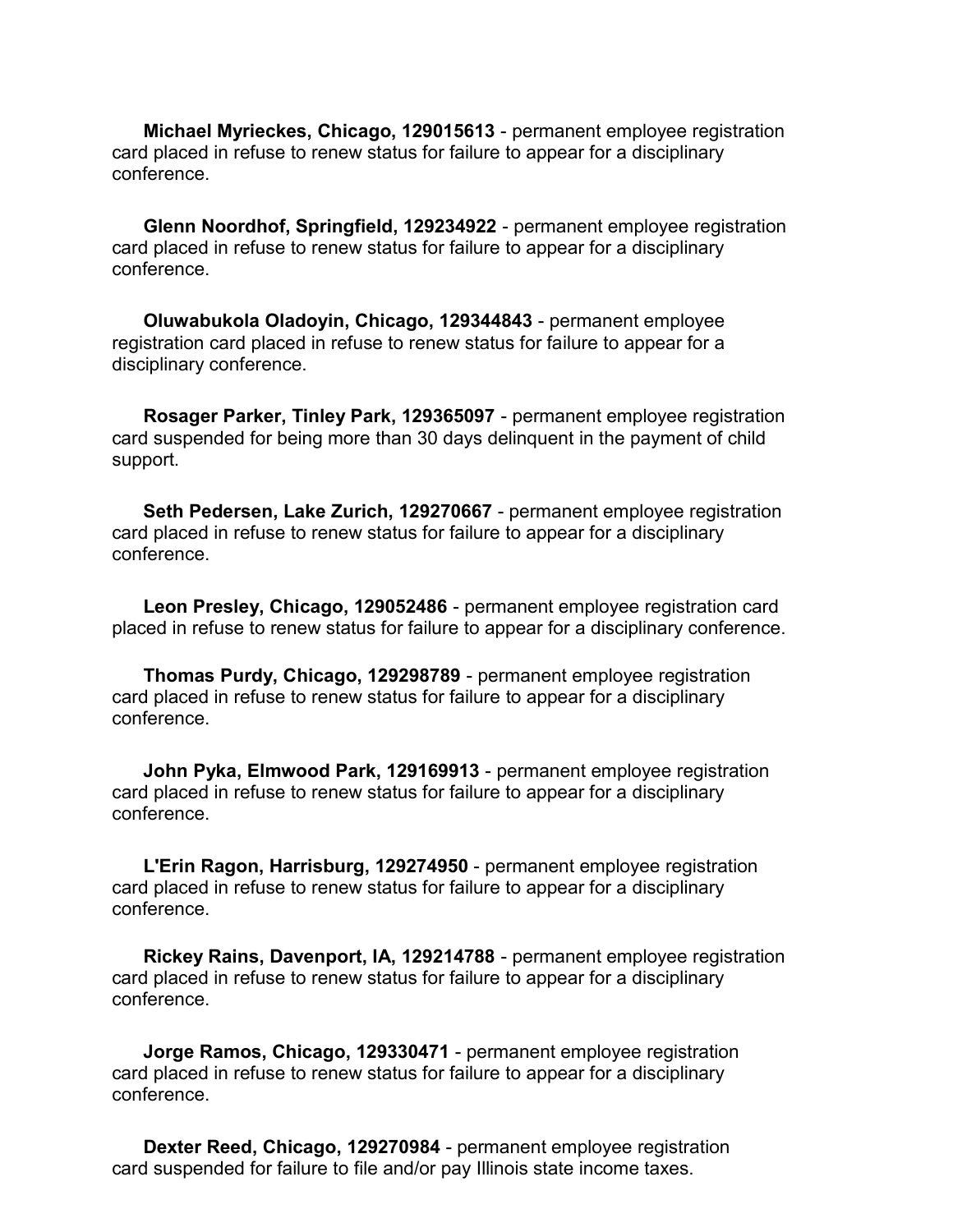**David Rivera, Chicago, 129177249** - permanent employee registration card placed in refuse to renew status for failure to appear for a disciplinary conference.

**Devona Robinson, Chicago, 129363881** - permanent employment registration card suspended for being more than 30 days delinquent in the payment of child support.

**Kevin Rose, Marengo, 129186027** - permanent employee registration card placed in refuse to renew status for failure to appear for a disciplinary conference.

**Jonathan Ross, Chicago, 129402251** - permanent employee registration card issued and placed on non-reporting probation for two years and FCC prohibited for two years due to criminal conviction.

**Jonathan Sanders, Chicago, 129365474** - permanent employee registration card placed in refuse to renew status for failure to appear for a disciplinary conference.

**Ronald Schmitt, Peoria, 129036604** - permanent employee registration card placed in refuse to renew status for failure to appear for a disciplinary conference.

**Manus Shannon, Chicago, 129381716** - permanent employee registration card placed in refuse to renew for failure to appear for a disciplinary conference.

**Larry Shannon, Chicago Heights, 129276134** - permanent employee registration card placed in refuse to renew status for failure to appear for a disciplinary conference.

**Susanne Sheeler, Addison, 129197630** - permanent employee registration card placed in refuse to renew status for failure to appear for a disciplinary conference.

**Darryl Sterling, Normal, 129236090** - permanent employee registration card placed in refuse to renew status for failure to appear for a disciplinary conference.

**Chaquita Stubbs, Chicago, 129377075** - permanent employee registration card placed in refuse to renew status for failure to appear for a disciplinary conference.

**David Summers, Pleasant Plains, 129204983** - permanent employee registration card placed in refuse to renew status for failure to appear for a disciplinary conference.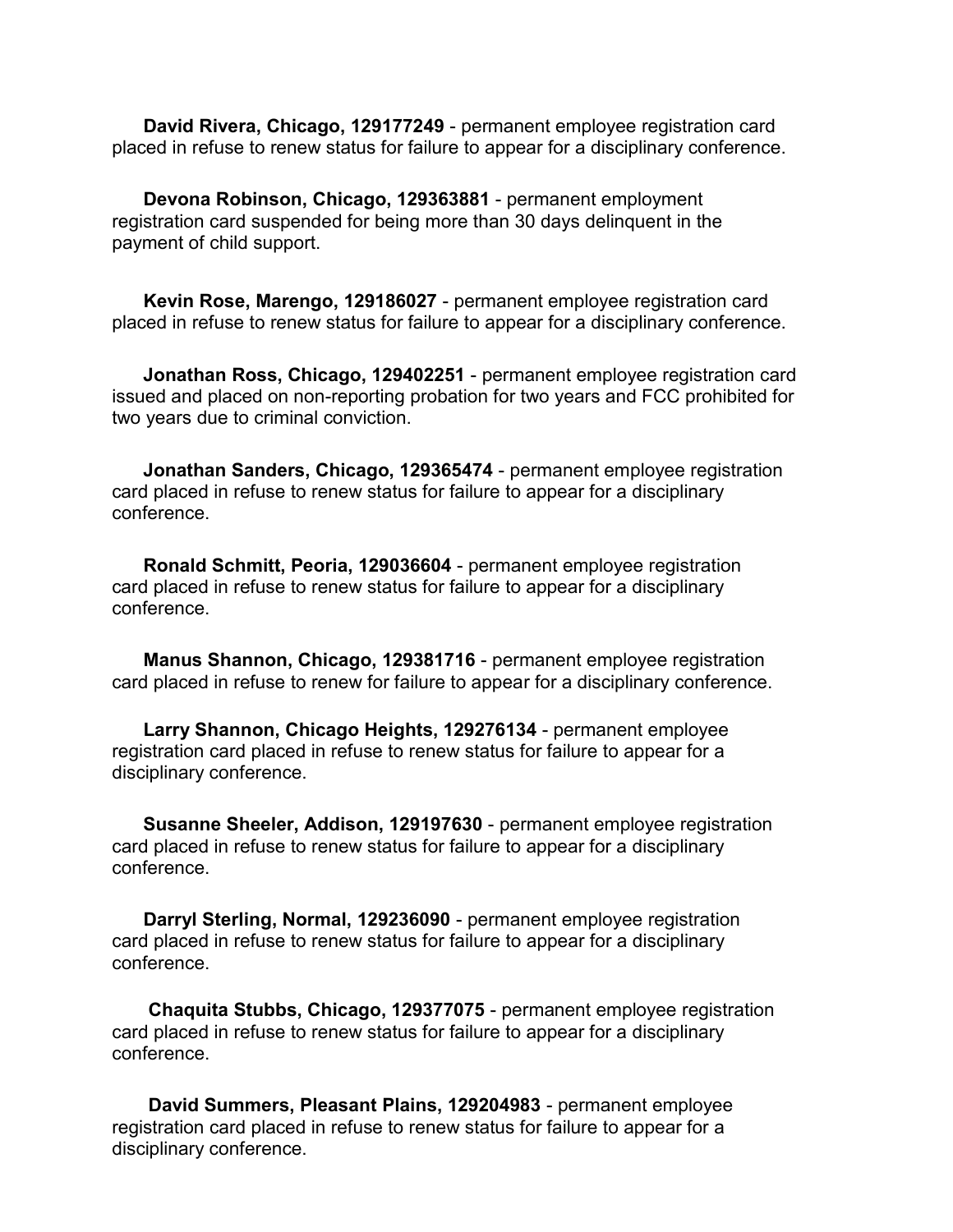**Anthony Tate, Decatur, 129376336** - permanent employee registration card placed in refuse to renew status for failure to appear for a disciplinary conference.

**Lakeesha Tate, Chicago, 129213803** - permanent employee registration card placed in refuse to renew status for failure to appear for a disciplinary conference.

**Daron Thomas, Swansea, 129286799** - permanent employee registration card

**John Thompson, Chicago, 129260132** - permanent employee registration card placed in refuse to renew status for failure to appear for a disciplinary conference.

**Accardo Tolbert, Chicago, 129043137** - permanent employee registration card and **229071276** firearm control card suspended for being more than 30 days delinquent in the payment of child support.

**Daniel Velasquez, Chicago, 12929475** - permanent employee registration card placed in refuse to renew status for failure to appear for a disciplinary conference.

**Ramon Vilella, Chicago, 129227903** - permanent employee registration card placed in refuse to renew status for failure to appear for a disciplinary conference.

**Donald Washington, Chicago, 129322692** - permanent employee registration card suspended for failure to file and/or pay Illinois state income taxes.

**Edgar Xec, Chicago, 129365993** - permanent employee registration card suspended for failure to file and/or pay Illinois state income taxes.

**Kevin Youngsma, Orland Hills, 129257081** - permanent employee registration card placed in refuse to renew status for failure to appear for a disciplinary conference.

#### **FUNERAL DIRECTOR/EMBALMER**

**Carl Jackson, Colp, 034010427** - funeral director and embalmer license indefinitely suspended and fined \$5,000 based on unprofessional conduct, failure to account for monies, and failure to respond to the Department's written information request.

#### **MASSAGE THERAPY**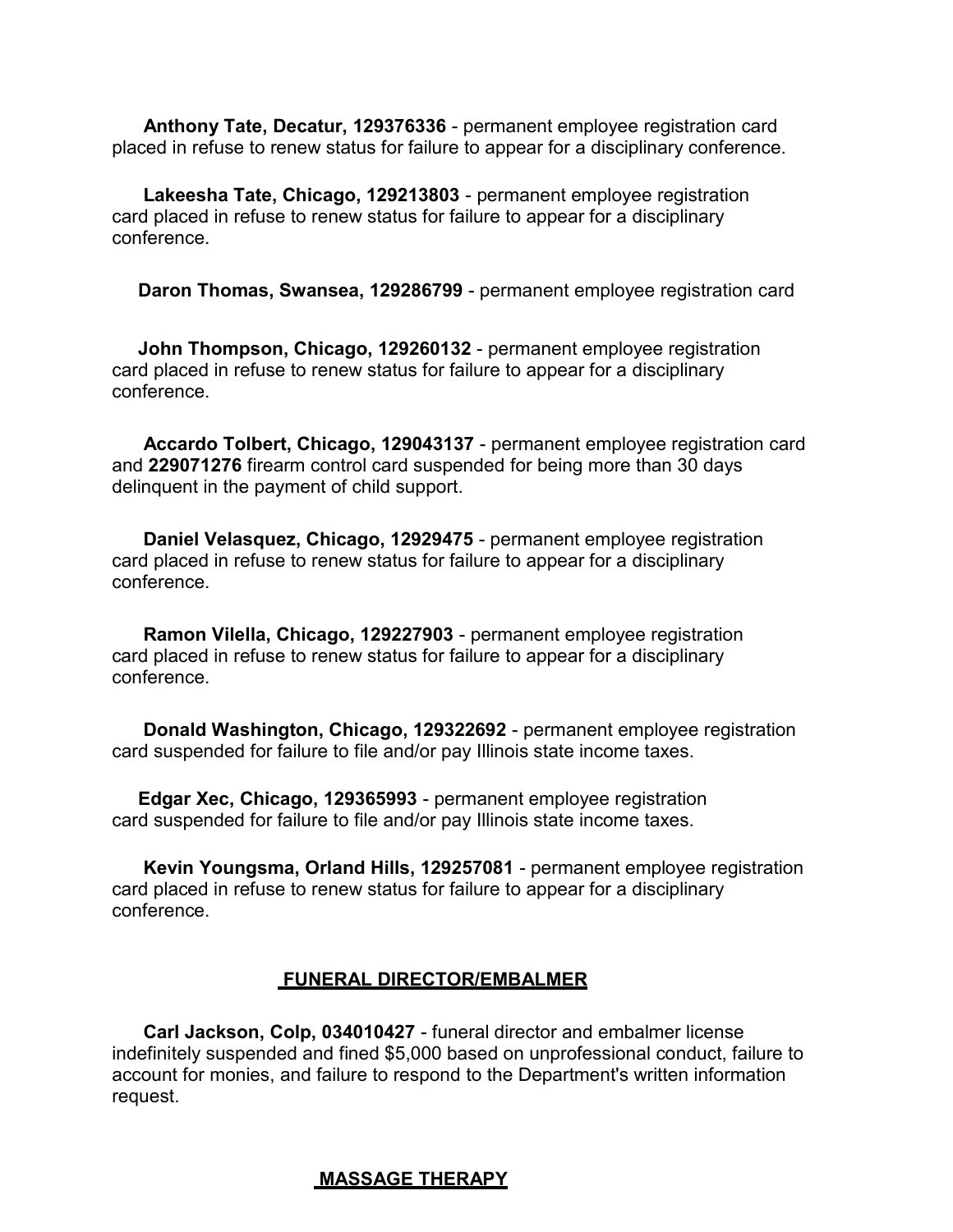**Jasmine Arias, Rockdale, 227019153** - massage therapist license issued and placed on 18 month non-reporting probation as a result of pleading guilty and being found guilty of a criminal felony charge for Manufacture/Delivery of Cannabis between

500 grams<2000 grams.

**Robert Burgonio, Willowbrook, 227007931** - massage therapist license indefinitely suspended for a minimum of 18 months as a result of being convicted of a criminal misdemeanor Battery charge directly related to massage therapy practice.

**Xin Dun, Bolingbrook, 227010986** - massage therapist license placed on probation for 24 months and fined \$500 as a result of pleading guilty and being found guilty of a criminal misdemeanor charge for Prostitution, directly related to massage for compensation practice.

**Lee Hampton, O'Fallon, 227019088** - massage therapist license issued and placed on non-reporting probation for three years as a result of pleading or being found guilty and convicted of criminal charges related to theft and aggravated battery, as well as

drug abuse associated with criminal drug possession convictions.

**Gina Knafelc, Addison, 227018191** - massage therapist license suspended for failure to file and/or pay Illinois state income taxes.

**Vladimir Mikhailovski, Wheeling, 227013869** – massage therapy license suspended for failure to file and/or pay Illinois sate income taxes.

**Valerie Presto, Forest Park, 227009440** - massage therapist license suspended for failure to file and/or pay Illinois state income taxes.

**Jung Sin, Chicago Heights, 227003003** - massage therapist license placed on non-reporting probation for 12 months as a result of pleading guilty and being found guilty of a criminal misdemeanor charge for Trespass to Land, directly related to massage for compensation practice.

**Joshua Winquist, West Chicago, 227013350** - massage therapist license placed

in refuse to renew status as a result of excessive or habitual drug abuse associated with an October 2013 criminal misdemeanor conviction or Possession of Cannabis charge.

# **MEDICAL**

**Stephen Behnke, Roselle, 036071910** - physician and surgeon license reprimanded and fined \$2,500 for failure to accurately prepare a form used to obtain a parking placard/license plate by a patient of his practice.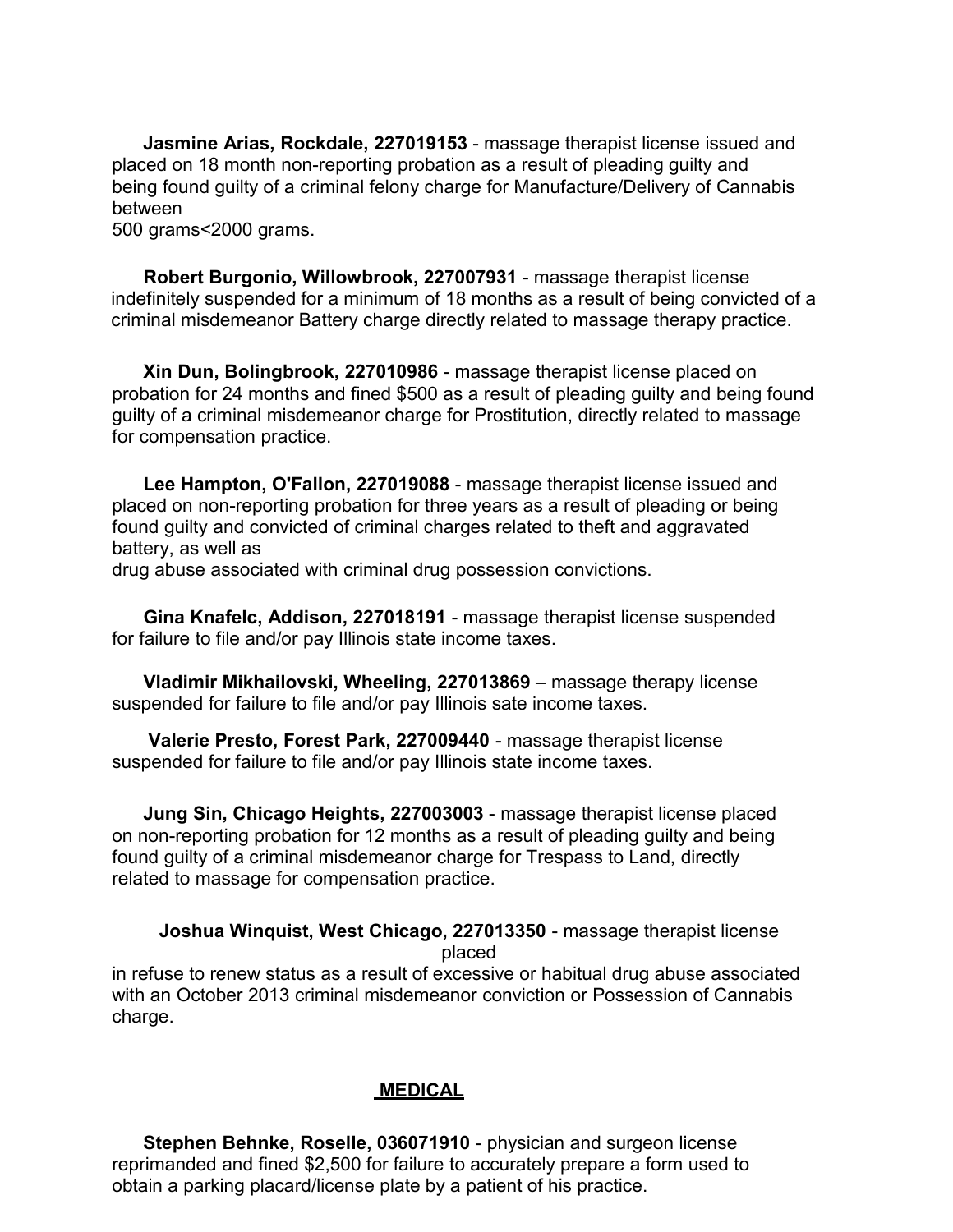**David Burdette, Omaha, NE, 036114986** - physician and surgeon license reprimanded based on sister-state discipline in the states of Colorado and California.

**Jeremy Clark, Vandalia, 038009768** - chiropractor license suspended for failure to file and/or pay Illinois state income taxes.

**Larry Cohler, Oak Lawn, 036122686** - physician and surgeon license renewed with reprimand for failing to disclose hospital disciplinary actions in California to the Department when the discipline with issued.

**Gerald Cooke, Tinley Park, 036109316** - physician and surgeon license suspended for failure to file and/or pay Illinois state income taxes.

**Daniel Costa, Naperville, 038007294** - chiropractor license suspended for failure to file and/or pay Illinois state income taxes.

**Kristin Ellison, Chicago, 036141164** - physician and surgeon license issued and placed on indefinite probation for a minimum of one year after she was disciplined by the Rhode Island Board of Medical Licensure and Discipline due to her history of substance abuse.

**Richard Geiger, Orland Park, 036071213** - physician and surgeon license reprimanded for the settlement of a lawsuit for the alleged failure to properly appreciate radiology findings resulting in a delayed cancer diagnosis.

**Dale Giolas, Barrington, 036062464** - physician and surgeon license and controlled substance license **336026981** both temporarily suspended for engaging in the pattern of boundary violations with a patient of his psychiatric practice.

**Carl Gold, Springfield, 036118707** - physician and surgeon license placed on indefinite probation for a minimum of three years for diverting Schedule II Controlled Substances from St. Mary Hospital for personal use.

**Alexa Gyftopoulos, Chicago, 036app3552260** – acceptance of withdrawal of Respondent's application for a physician and surgeon license after receipt of a written Notice of Intent to Deny License.

**Glenn Harrison, Chicago, 036091413** - physician and surgeon license suspended for failure to file and/or pay Illinois state income taxes.

**Marlene Henze, Aurora, 036093007** - physician and surgeon license suspended for failure to file and/or pay Illinois state income taxes.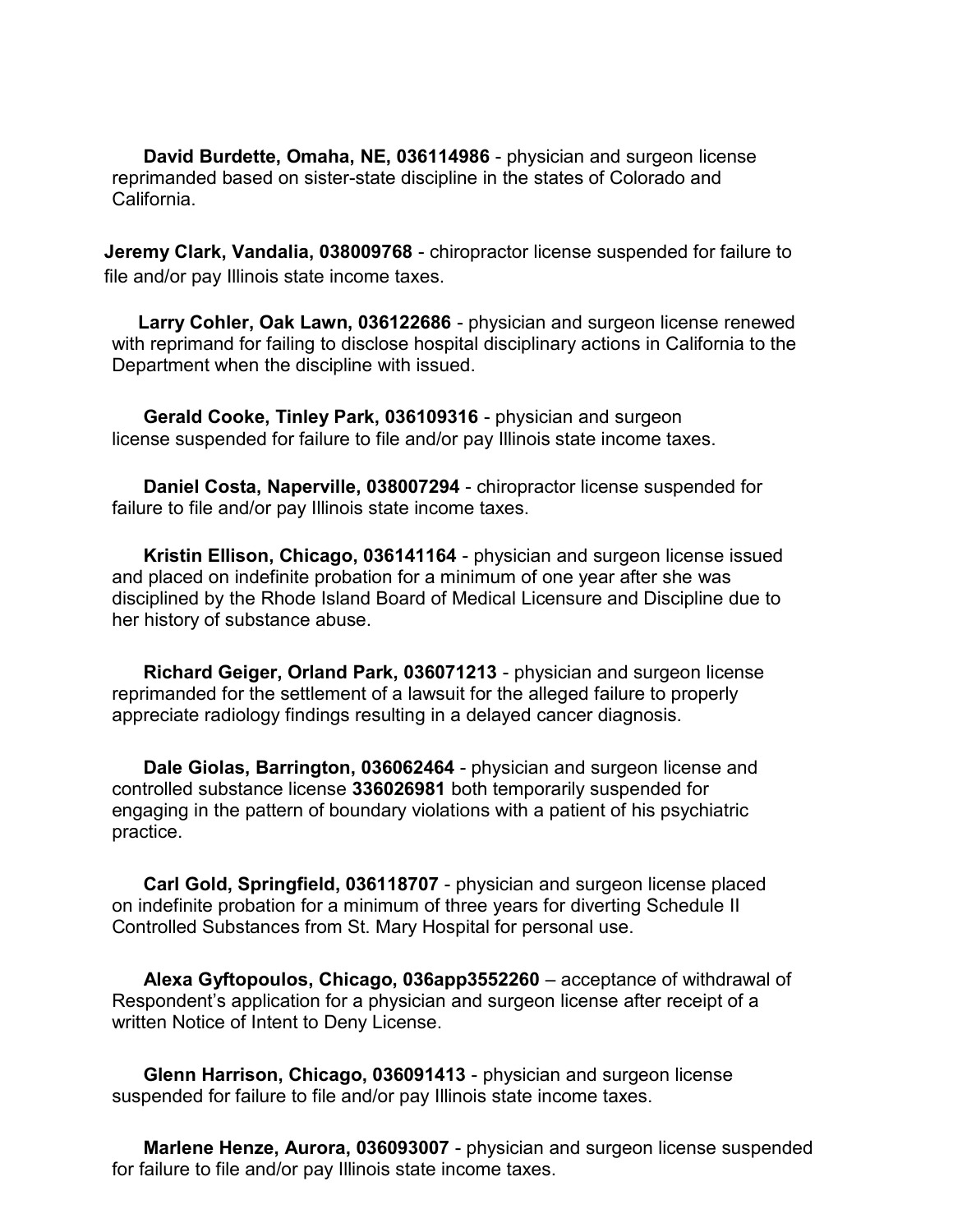**Jared Kalina, Oak Park, 036119113** - physician and surgeon license temporarily suspended based on unprofessional and immoral conduct, to wit: Respondent was indicted for Criminal Sexual Abuse and unlawful Restraint in Cook County.

**Veronika Kroin, Wheeling, 036081327** - physician and surgeon license reprimanded after the Department received information that she settled a lawsuit for failing to timely diagnose Addison's disease in a patient of her practice.

**Vasantha Kumaraiah, Tinley Park, 036048395** - physician and surgeon license reprimanded for failure to evaluate a patient's condition, resulting in delayed diagnosis.

**Kira Labby, Shawnao, WI, 036app3561145** – acceptance of withdrawal of the Respondent's application for physician and surgeon license after receipt of Notice of Intent to Deny Licensure.

**Marcus Marlow, Chicago, 036125599** - physician and surgeon license suspended for being more than 30 days delinquent in the payment of child support.

**Sean McCain, Marian, 036105546** - physician and surgeon license reprimanded and must take and pass EBAS within 12 months and fined \$5,000 for engaging in a boundary violation with a patient.

**Neil Nelson, Gibson City, 036085035** - physician and surgeon license and controlled substance license **336047239** both placed in permanent inactive status due to a physical disability resulting in an inability to practice medicine.

**Frank Parker, Chicago, 036077698** - physician and surgeon license reprimanded after his application for reinstatement as a Medical Assistance Program provider was denied by the Illinois Department of Healthcare and Family Services in December 2014.

**Robert Raines, Oak Lawn, 036056728** - physician and surgeon license reprimanded for inappropriately prescribing controlled substances to a patient of his practice.

**Ljiljana Rasic, Rolling Meadows, 036100836** - physician and surgeon license reprimanded for failing to evaluate a patient's condition while providing anesthesia to the patient.

**Mark Rotich, Marion, 036114602** - physician and surgeon license reprimanded and fined \$500 for failing to properly follow up on CT results showing a possible sigmoid volvulus.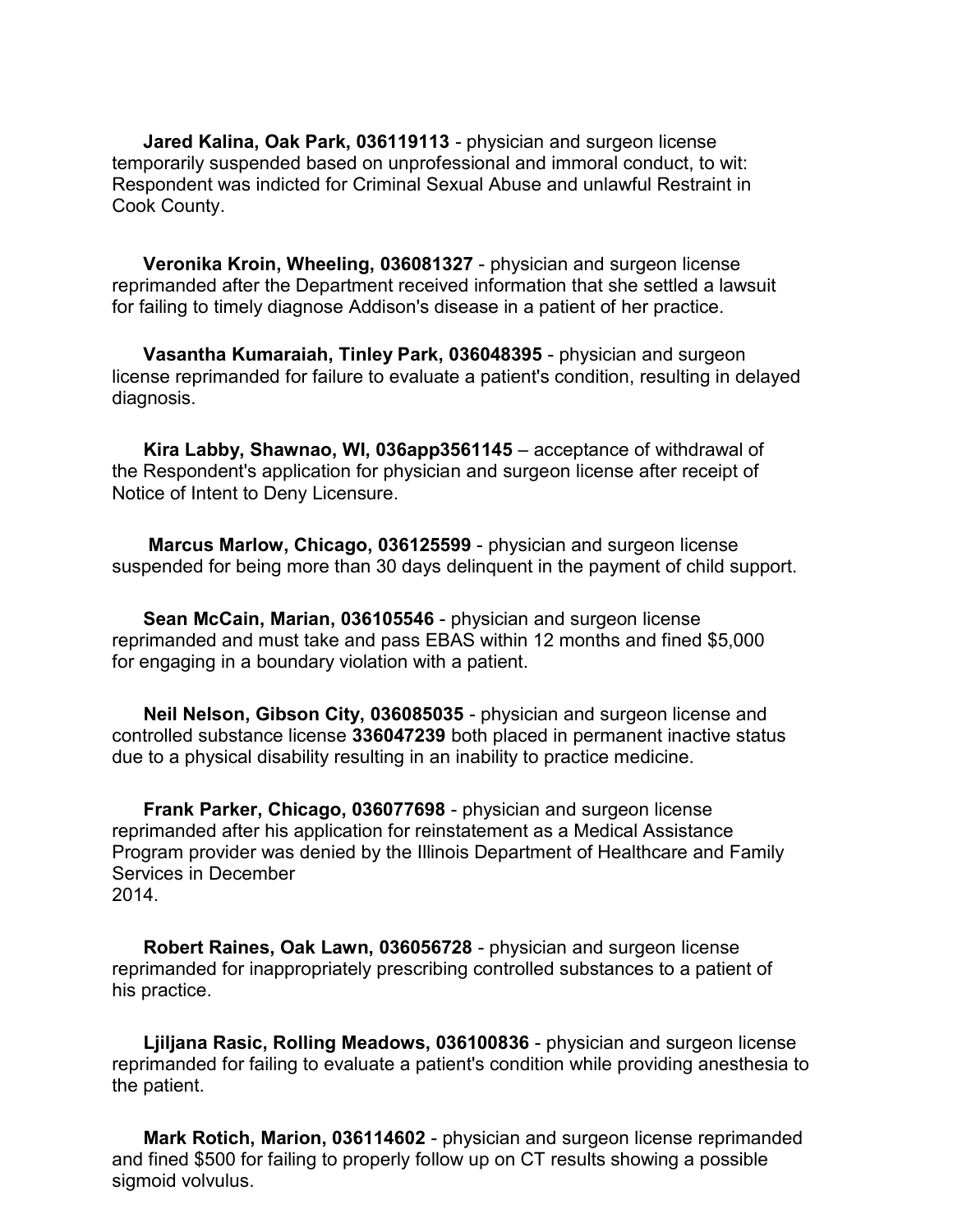**Gonzalo Ruiz, Chicago, 036040647** - physician and surgeon license reprimanded after his application for reinstatement as a Medical Assistance Program provider was denied by Illinois Department of Healthcare and Family Services.

**Suresh Shah, Orland Park, 036064403** - physician and surgeon license reprimanded and fined \$6,000 for aiding and abetting the unlicensed practice of medicine.

**Robert Smith, Alpharetta, GA, 036127578** - physician and surgeon license fined \$500 based on sister-state discipline in Alaska.

**Samuel Terbeek, Galesburg, 038005571** - chiropractor license placed on indefinite probation for a minimum of two years for failing to maintain proper boundaries with patients and a fellow staff member.

**Jimmie Weathers, St. Charles, 038008093** - chiropractor license suspended for failure to file and/or pay Illinois state income taxes.

**Bryan Williams, Chicago, 036112988** - physician and surgeon license placed in refuse to renew status based on a sister-state discipline in the state of Maryland.

**Robert Wochner, Mena, AR, 036082126** - physician and surgeon license reprimanded and fined \$2,500 for failure to obtain a timely obstetrical consultation for a patient of his practice.

#### **NURSE**

**Shana Bailliez, Atwood, 041381895** - registered nurse license restored to indefinite probation for a minimum of two years effective upon payment of fees and filing of forms regarding substance abuse.

**Tiffany Barnes, Villa Park, 041340498** – registered nurse license placed on indefinite probation for a minimum of 6 months for testing positive in a drug/alcohol screen while at work

**Anthony Bobbey, Decatur, 041324805** - registered nurse license suspended for being more than 30 days delinquent in the payment of child support.

**Sheri Bradshaw, Chester, VA, 041371426** - registered nurse license indefinitely suspended for a minimum of six months based on a voluntary surrender of her Virginia nurse license.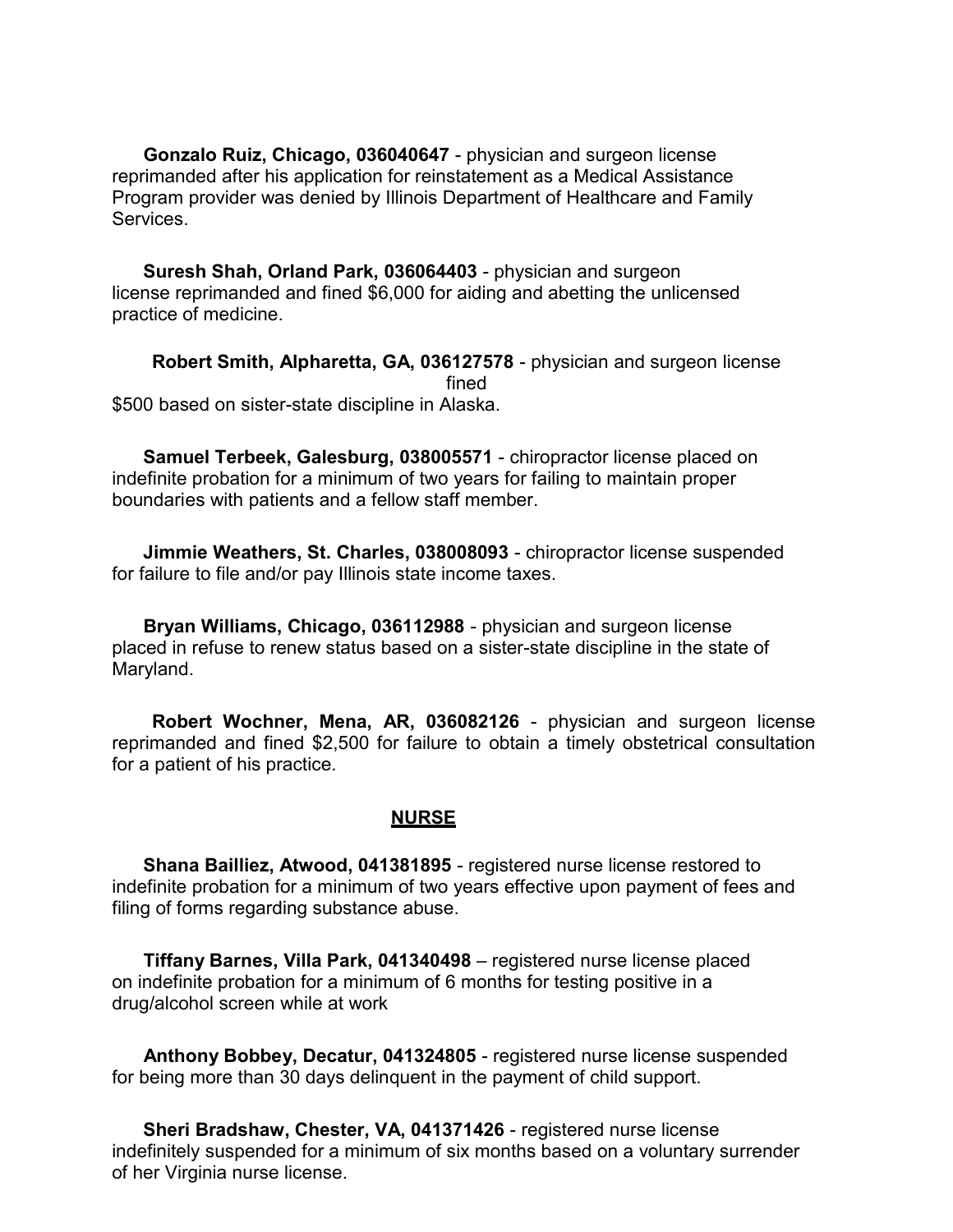**Wendy Buckland, Boulder, CO, 041346292** - registered nurse license indefinitely suspended for a minimum of six months based on a voluntary surrender of her Colorado nurse license because while at work, she had a positive BAC of .139 and a positive screen for marijuana.

**Ashley Carlson, Bloomington, 041352858** - registered nurse license reprimanded due to a pre-employment drug test being positive for marijuana.

**Dianna Chipman, Guymon, OK, 041277263** - registered nurse license suspended for failure to file and/or pay Illinois state income taxes.

**Ruth Clermont, Evanston, 043085984** - licensed practical nurse license reprimanded after falsifying employment records and failing to maintain proper patient records.

**Levonne Collier, Chicago, 043103364** - licensed practical nurse license suspended for failure to file and/or pay Illinois state income taxes.

**Jessica Cooper, Williamsburg, 041409011** - registered nurse license placed on indefinite probation with work restrictions for a minimum of three years for diversion of controlled substances from a facility in the state of Illinois.

**Maureen Degarmo, Yorkville, 043122771** - licensed practical nurse license issued with reprimand due to a sister-state discipline on her State of Pennsylvania practical nurse license.

**Martha Endicott, Raleigh, NC, 041308206** - registered nurse license reprimanded for a sister-state discipline on her North Carolina registered nurse license.

**Carol Fogle, Hannibal, MO, 041361016** - registered nurse license indefinitely suspended for a minimum of six months based on the voluntary surrender of her Missouri nurse license for falsely charting medical assessments on prisoners.

**Kristal Ford, Wylie, TX, 041app2984734** - registered nurse license to be issued with reprimand effective upon payment of fees and filing of forms due to a sister-state discipline in the state of Arkansas.

**James Gruebner, Nome, AZ, 041376551** - registered nurse license placed in refuse to renew status because on or about January 20, 2016, Respondent voluntarily surrendered his Alaska nursing license following allegations of habitual abuse of controlled substances and diversion of prescription medications from his employer for personal use.

**Cynthia Harris, Keller, TX, 041381887** - registered nurse license placed in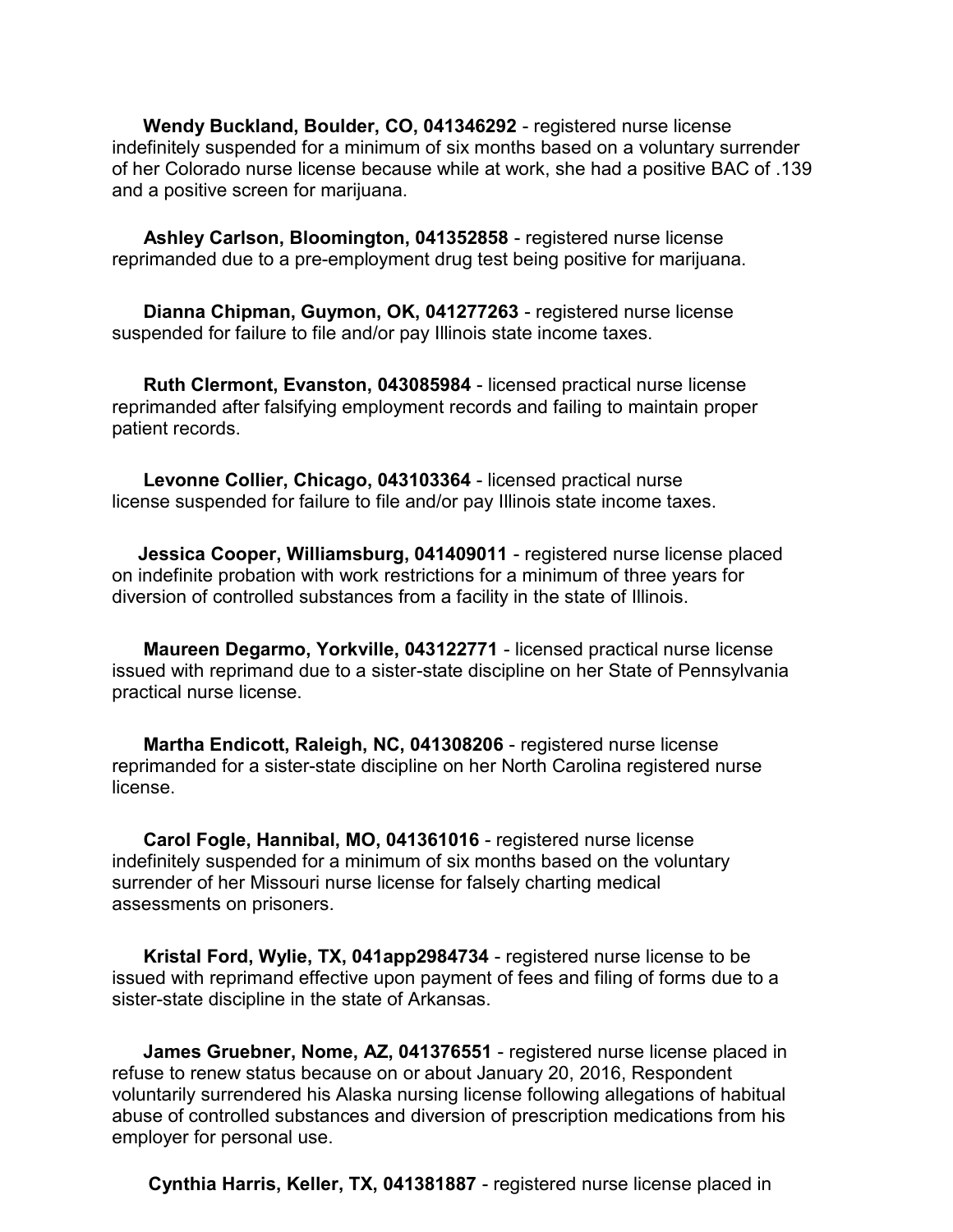refuse to renew status due to a sister-state discipline related to patient care.

**Burgundy Horton, Milwaukee, WI, 043085893** - licensed practical nurse license suspended for failure to file and/or pay Illinois state income taxes.

**Sharon Kelly, South Holland, 043101652** - licensed practical nurse license indefinitely suspended for a minimum of four years for being convicted of and failing to report that she pled guilty to and was convicted of Felony Aggravated Identification Theft for negotiating a check for \$2,500 made out to a payee over the age of 60.

**Karyn Lorenzetti, Largo, FL, 041254233** - registered nurse license placed in refuse to renew status for a sister-state discipline related to substance abuse disorder.

**Penny Lucas, Belleville, 043087035** - licensed practical nurse license suspended for failure to file and/or pay Illinois state income taxes.

**William Odom, Crossville, 041278351** - registered nurse license placed in refuse to renew status for sister-state discipline related to a criminal sentence for theft; poor job performance.

**Deborah Ransom, Altamont, 041171099** - registered nurse license indefinitely suspended for a minimum of six months based on California and Mississippi revocations of her license for failure to reveal retail theft arrests and/or convictions.

**Evan Ruschill, Burlington, IA, 041265315** - registered nurse license indefinitely suspended for a minimum of six months based on a Missouri revocation of his license for abusive conduct toward staff and a restraining order being filed against him.

**Wendy Schwartz, Lancaster, MO, 043103316** - licensed practical nurse license reprimanded due to a sister-state discipline on her Missouri practical nurse license.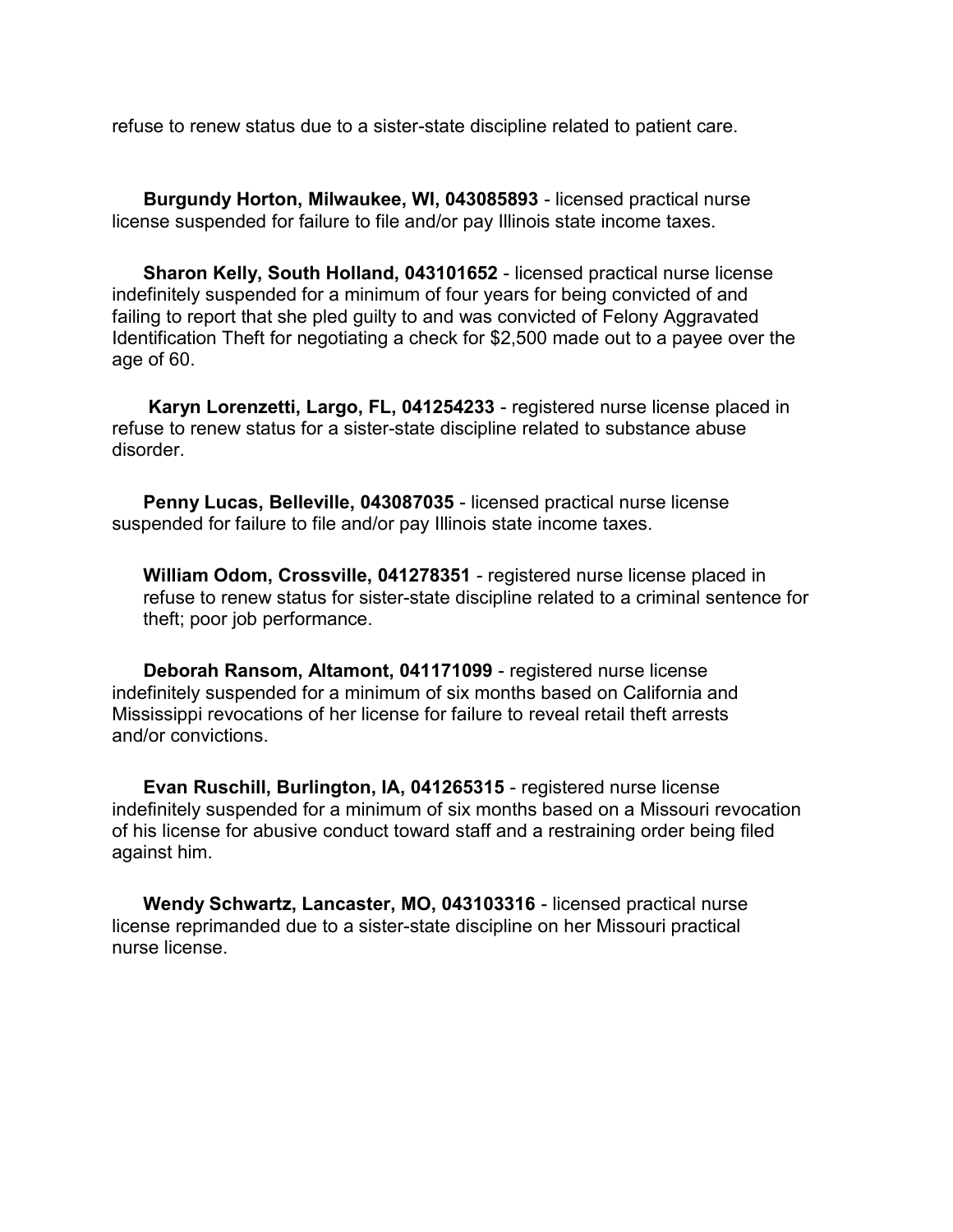**Angela Serrano, Carlinville, 043103369** - licensed practical nurse license placed on indefinite probation with work restrictions for a minimum of two years based on a Pennsylvania discipline for not revealing a prior 2011 Illinois discipline on her Pennsylvania application.

**Victoria Shirey, Tovey, 043122849** - licensed practical nurse license issued with reprimand for a sister-state discipline on her Pennsylvania practical nurse license.

**Kristy Sipe, Belvidere, 043076823** - licensed practical nurse license suspended for failure to file and/or pay Illinois state income taxes.

**Alyse Smith, Naperville, 043104483** - licensed practical nurse license suspended for being more than 30 days delinquent in the payment of child support.

**Cindy Smith, Herrin, 041299056** - registered nurse license placed in refuse to renew status for being more than 30 days delinquent in the payment of child support.

**Angela Story, Olney, 043084686** - licensed practical nurse license placed in refuse to renew status for having pled guilty to Driving Under the Influence of Alcohol (February 27, 2012) and having been sentenced to Conditional Discharge for a period of one year.

**Lennie Wilson, Plainfield, 041176772** - registered nurse license suspended for failure to file and/or pay Illinois state income taxes.

**Cynthia Woods, Taylorville, 041373510** - registered nurse license placed on probation for two years after she was terminated for removal of controlled substances without a written physician's order and failed to report the termination to the Department.

#### **NURSING HOME ADMINISTRATOR**

**Mary Scharlemann, Centralia, 044006092** - nursing home administrator license placed on indefinite probation for a minimum of three years after Respondent failed to have a policy in place to increase safety measures in an incremental manner for residents having multiple falls.

#### **PHARMACY**

**William Brandt, Evergreen, 051034210** - pharmacist license restored to indefinite probation.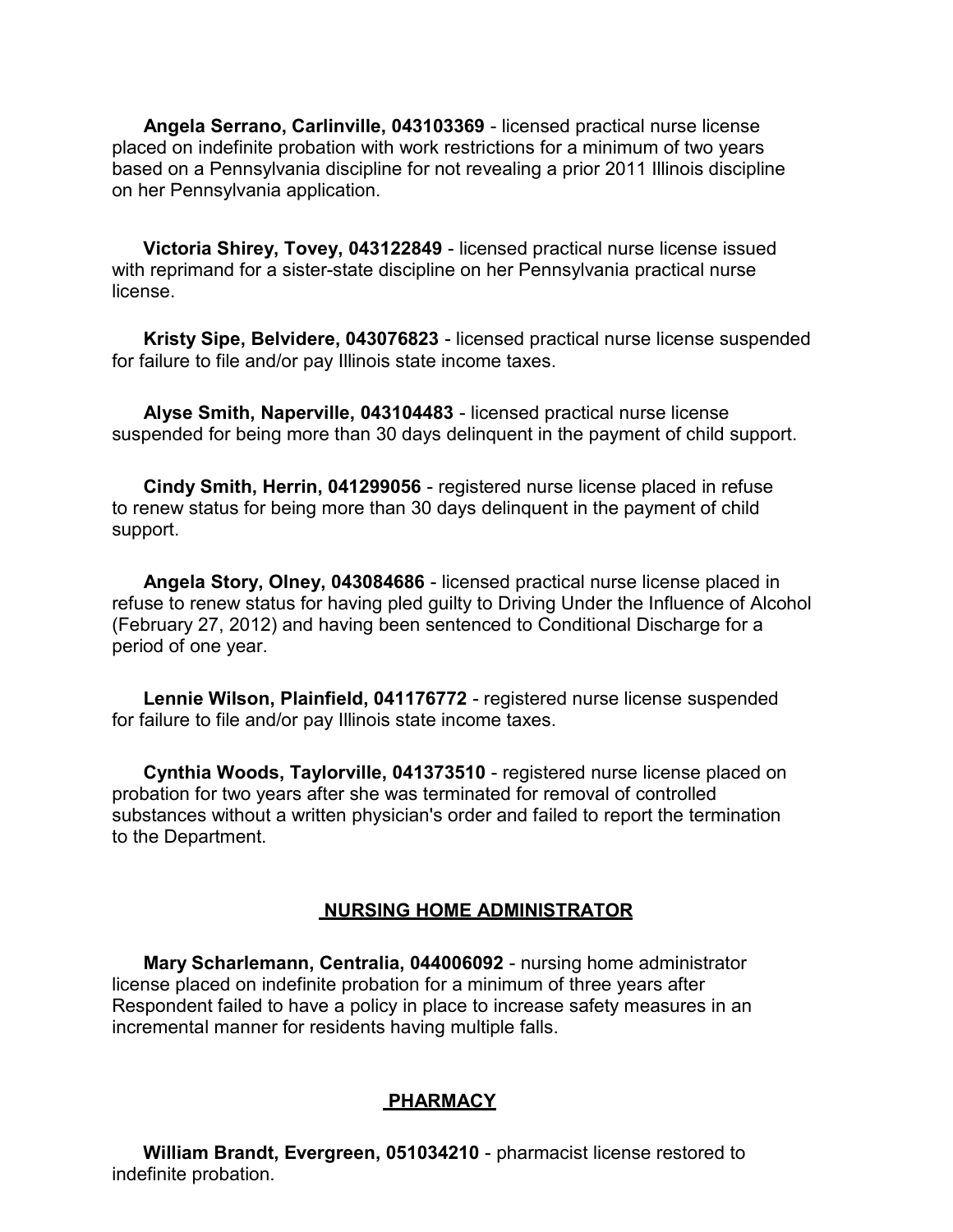**Sara Whitney Brown, Ypsilanti, MI, 049243607** - pharmacy technician license issued and placed on probation for one year after self-reporting active recovery from opiod dependence.

**Civic Center Pharmacy, Scottsdale, AZ, 054015484** - pharmacy license reprimanded after its North Carolina pharmacy license was disciplined following allegations that it filled prescriptions with the knowledge that no valid physician/patient relationship existed.

**Commcare Pharmacy, Plantation, FL, 054016610** - pharmacy license reprimanded and fined \$2,500 after being disciplined in the states of New Mexico, Louisiana and Oregon.

**Cesar Del Hierro, Hoffman Estates, 049225187** – pharmacy technician license reprimanded after failed to disclose a previous reckless driving and DUI conviction on his application for pharmacy technician license to the Department.

**Kenneth Dumas, Park Forest, 051288797** - pharmacist license placed on indefinite probation for a minimum of three years and fined \$5,000 due to a theft from Loyola Medical Center.

**Diane Fredette, Lansing, 049157896** - pharmacy technician license suspended for failure to file and/or pay Illinois state income taxes.

**Jorge Hernandez, Chicago, 049228841** - pharmacy technician license placed in refuse to renew status after the Department received information that on or about October 13, 2015, Respondent was terminated by his employer for diversion of controlled substances.

**Sheldon Miller, Highland Park, 051022493** - pharmacist license permanently relinquished due to inspection violations found on March 7, 2012 at Touhy Pharmacy, Chicago, Illinois.

**Nuha Rafat, Bolingbrook, 049225863** - pharmacy technician license suspended for failure to file and/or pay Illinois state income taxes.

**Rebeccz Schultz, Williams Bay, WI, 049231545** - pharmacy technician license indefinitely suspended for a minimum of three years after the Department received information that on or about July 8, 2015, Ms. Schultz was terminated by her employer, Walgreens Pharmacy, for diversion of controlled substances.

**Wellpartner Inc., Tualatin, OR, 054015904** - pharmacy license fined \$1,000 for failing to reveal on is 2010 and 2012 Illinois license renewals that it was disciplined twice by the State of Oregon.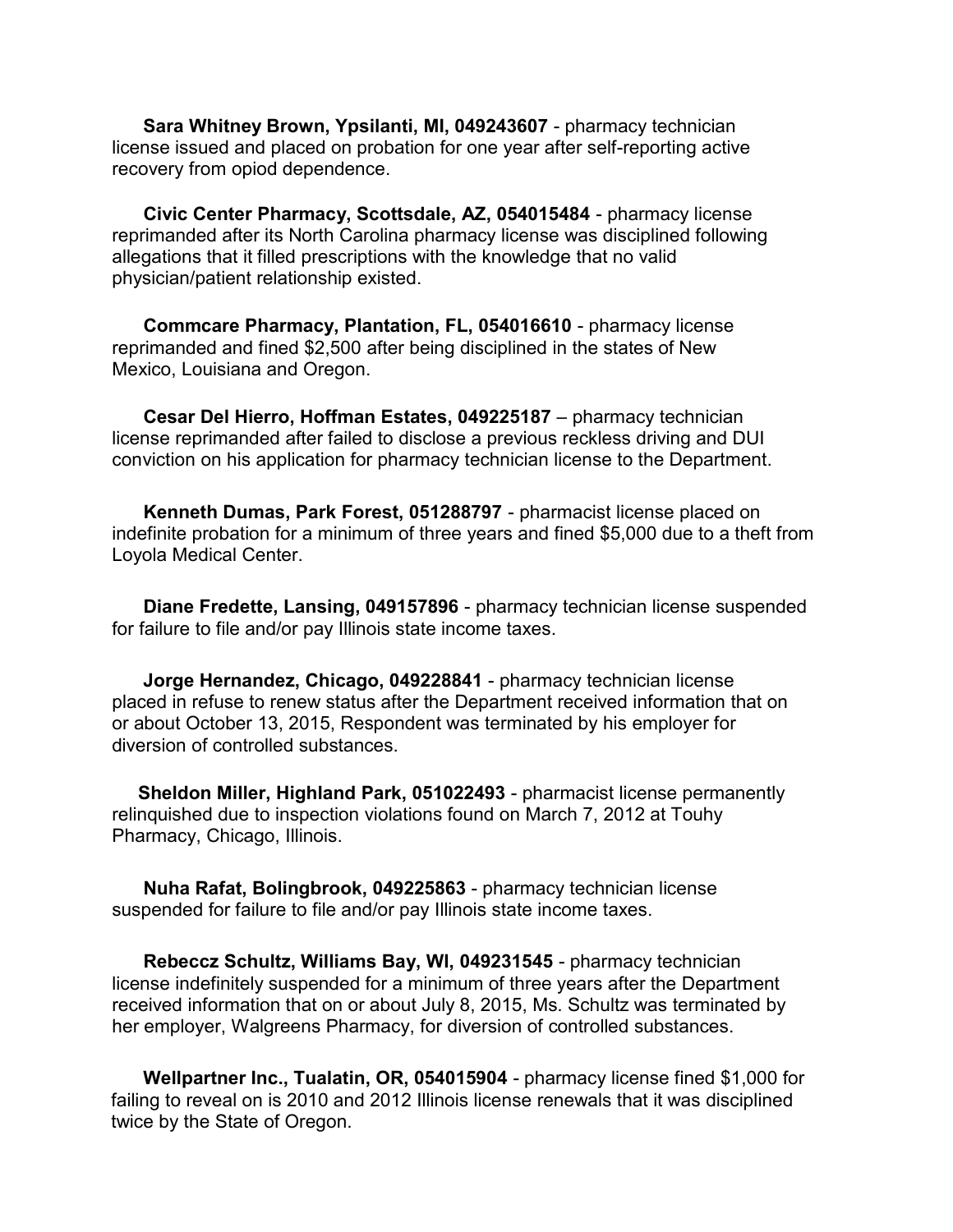# **PHYSICAL THERAPY**

**Kathryn Konke, Valparaiso, IN, 160007060** - physical therapist assistant license reprimanded as a result of a November 2014 sister state disciplinary action imposed by the Texas Board of Physical Therapy Examiners as a result of physical therapy practice related violations related to deficient therapy recordkeeping practice.

**Jaclyn Siegel, San Francisco, CA, 070014729** - physical therapist license placed in refuse to renew status as a result of a July 21, 2014 sister-state disciplinary action imposed by the California Physical Therapy Board as result of inadequate record keeping practice related to documenting physical therapy care and treatment provided to patients.

# **PROFESSIONAL COUNSELOR**

**Larry Navey, Plainfield, 180006650** - licensed clinical professional counselor license suspended for failure to file and/or pay Illinois state income taxes.

# **PUBLIC ACCOUNTANT**

**Thomas Bravos, Bloomingdale, 065009475** - licensed certified public accountant license indefinitely suspended for a minimum of one year and **Bravos & Associates, 066003838 -** public accountant firm license indefinitely suspended for a minimum of one year and fined \$5,000 as a result of a 7/23/2015 Public Company Accounting Oversight Board (PCAOB) sanctions imposed on both Respondents due to repeated violations of Rules and auditing standards in performing auditing accountancy activities for a audit client.

**Christine Brown, Chicago, 239011821** - public accountant license suspended for failure to file and/or pay Illinois state income taxes.

**Bruce Johnson, Wayne City, 065028873** - licensed certified public accountant license revoked as result of pleading guilty and being convicted of four criminal felony counts for Mailing in Furtherance of Scheme to Defraud.

# **RESPIRATORY CARE PRACTITIONER**

**Tonya Eddinger, Godfrey, 194005194** - respiratory care practitioner license suspended for failure to file and/or pay Illinois state income taxes.

# **ROOFING**

**S and S Roof Maintenance, Inc., Kildeer, 104000928** – roofing contractor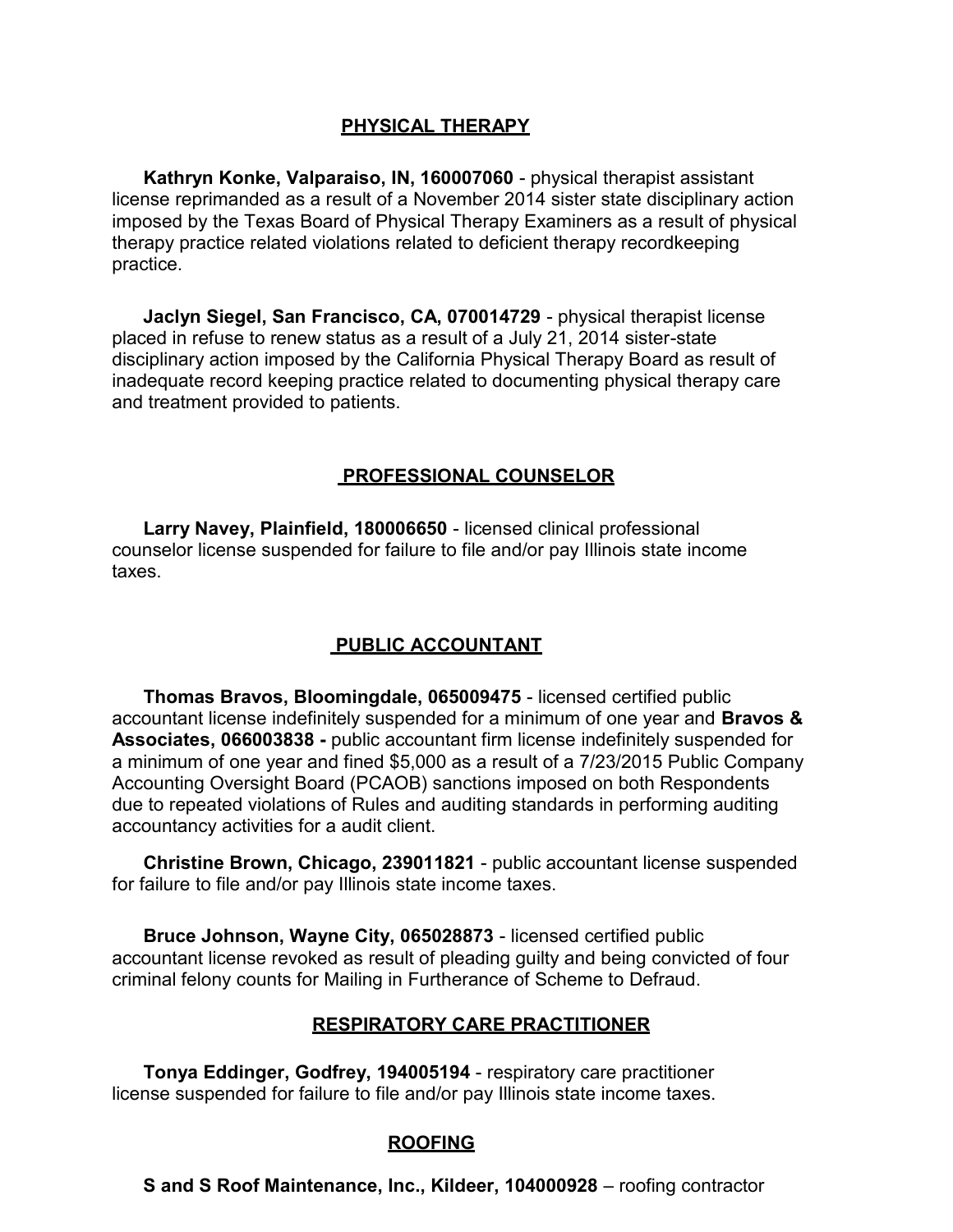license reprimanded and fined \$3,000 based on aiding and assisting unlicensed practice of roofing contracting.

#### **SHORTHAND REPORTER**

**Rachel Sherrod, Matteson, 084004676** - certified shorthand reporter license indefinitely suspended for a minimum of six months and fined \$500 based on professional incompetence, unprofessional conduct, charging for services not rendered, and failure to deliver transcripts in a timely manner.

#### **SPEECH-LANGUAGE PATHOLOGY AND AUDIOLOGY**

**Hillary Rosenthal, Buffalo Grove, 146app3569118** - speech, language and pathologist license to be issued with reprimand as a result of a September 2015 Missouri sister-state discipline for practicing prior to being licensed.

#### **PROFESSIONAL ENGINEERS**

**Dennis Huffaker, Mundelein, 062050386** - professional engineering license reprimanded and fined \$250 for allowing an interested party to influence an analysis report produced by the Respondent to the detriment of the Complainant's property rights.

**Ronald Peckham, Syracuse, NY, 062056820** - professional engineering license placed in refuse to renew status as a result of failing to meet continuing education requirements.

#### **SOCIAL WORK**

**Susan Campbell, Brookfield, 150010382** - licensed social worker license suspended for failure to file and/or pay Illinois state income taxes.

#### **VETERINARY**

**Arthur Herm, Morton, 090003671** - veterinarian license reprimanded and must complete course work pertaining to the care of exotic animals after he provided substandard care for a patient by administering ivermectin to a tortoise.

# **REAL ESTATE**

**Lucas Augustyn, Mt. Prospect, 475152885** - real estate broker license suspended for failure to file and/or pay Illinois state income taxes.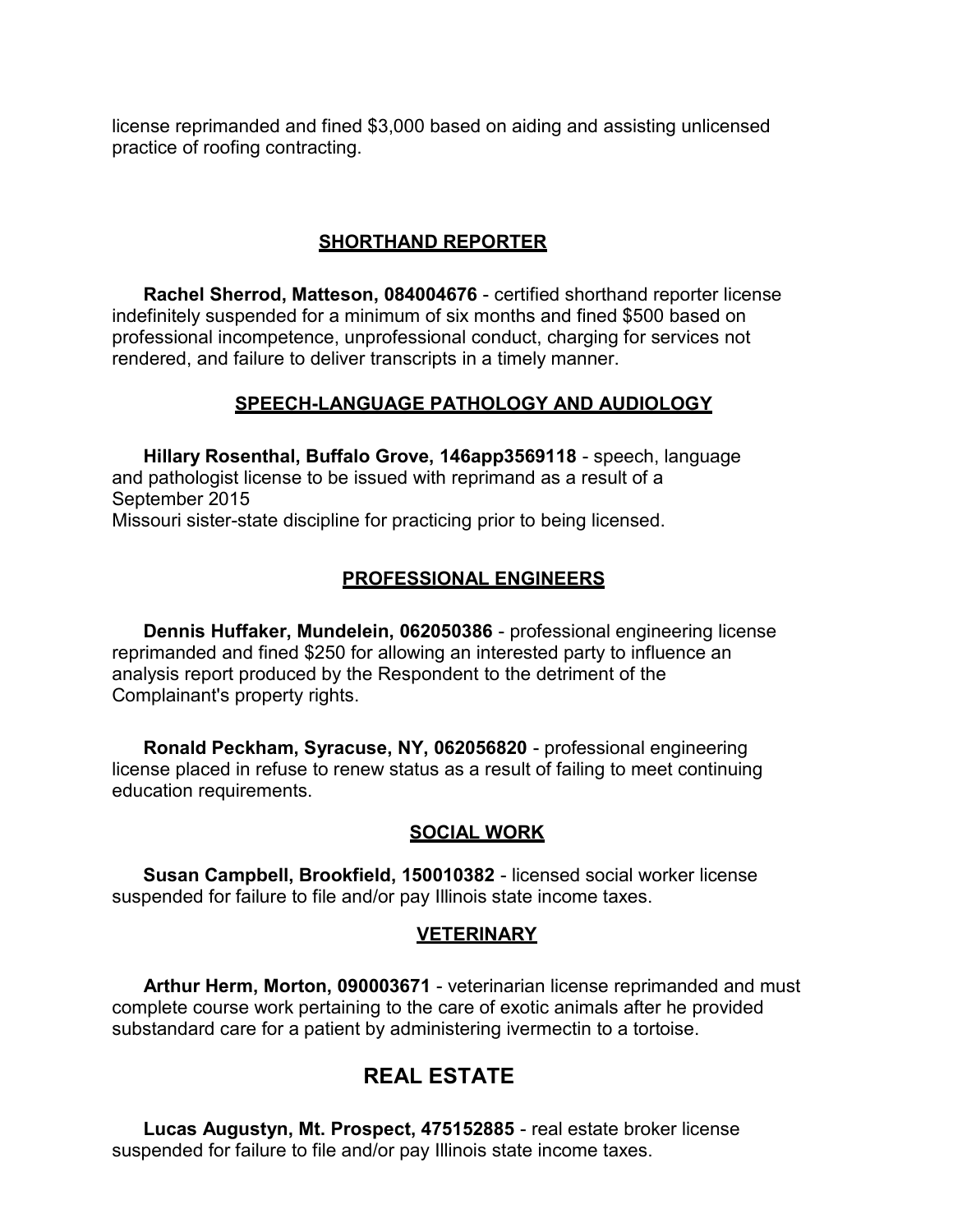**Baker Spencer Realty, Chicago, 481010569** - real estate limited liability firm license and **Gloria J Spencer McGee, Chicago, 471013363 –** real estate managing broker license both revoked for violating the terms of an order.

**Mark Beckwith, Chicago, 471013111** - real estate managing broker license**, Beckwith Ventures, Chicago**, **481012156 -** real estate limited liability firm license**,**  and **Sway Management, Naperville, 481011047 -** limited liability firm license all fined\$1,500, owed jointly and severally with practice restrictions after Respondent Beckwith improperly served in the role of managing real estate broker for two separate and unaffiliated real estate brokerages, Respondents Sway and Beckwith Ventures.

**Nicki Brown, Gurnee, 471008524** - real estate managing broker license revoked for violating the terms of an order.

**Mark Bystrwicz, Chicago, 475101812** - real estate broker license suspended for being more than 30 days delinquent in the payment of child support.

**Julie Capps, Chicago, 475092128** - real estate broker license suspended for failure to file and/or pay Illinois state income taxes.

**Latreesa Chromy, Plainfield, 475129400** - real estate broker license suspended for failure to file and/or pay Illinois state income taxes.

**David Erutti, Troy, 475125397** - real estate broker license suspended for failure to file and/or pay Illinois state income taxes.

**Jeremiah Fisher, Chicago, 475146783** - real estate broker license suspended for failure to file and/or pay Illinois state income taxes.

**Kylann Griffin, Oak Park, 475168783** - real estate broker license suspended for being more than 30 days delinquent in the payment of child support.

**Eric Gronwick, Palatine, 475160044** - real estate broker license suspended for failure to file and/or pay Illinois state income taxes.

**Christopher Johnson, Chicago, 471017537** - real estate managing broker license indefinitely suspended and fined \$2,500 for having failed to keep client information confidential; engaged in dishonorable conduct; and made misrepresentations; and C.E. Johnson Enterprise unlicensed ordered to cease and desist the unlicensed practice of real estate and assessed a \$2,500 civil penalty.

**Sandra Kasper, Chicago Ridge, 475363214** - real estate broker license suspended for failure to file and/or pay Illinois state income taxes.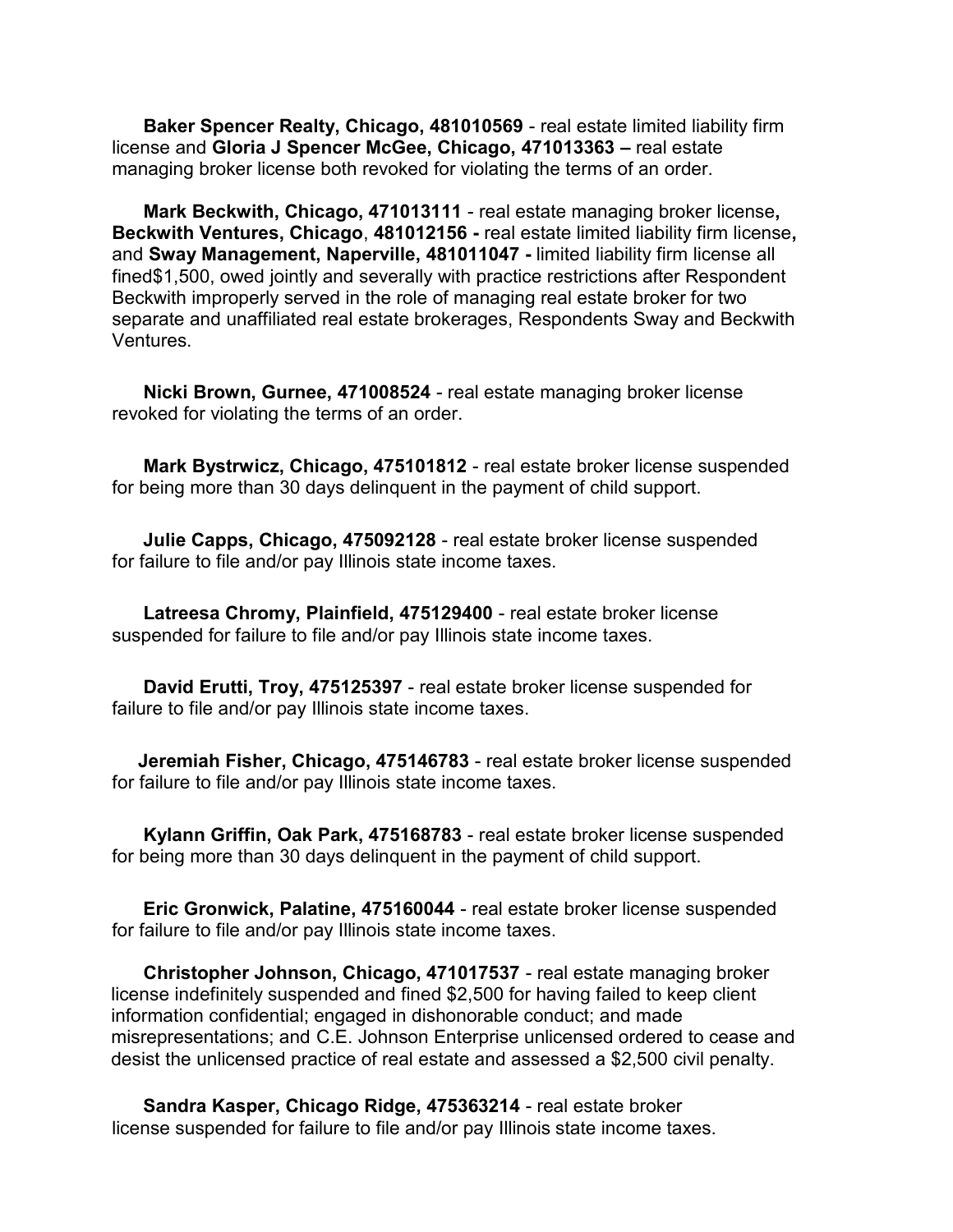**Sandra Kasper, Chicago Ridge, 476363214** - real estate salesperson license suspended for failure to file and/or pay Illinois state income taxes.

**Andrew Keller, Sparta, 475154295** - real estate broker license suspended for failure to file and/or pay Illinois state income taxes.

**Jodi Kilani, Aurora, 475147121** - real estate broker license suspended for failure to file and/or pay Illinois state income taxes.

**Yong-Cheol Kim, Lake Villa, 475123366** - real estate broker license suspended for failure to file and/or pay Illinois state income taxes.

**Edward Kirch, Aurora, 471008409** - real estate managing broker license placed on probation for one year and fined \$1,000 **and Edward Kirch Property Management and Sales, Aurora, 478026268** - real estate broker corporation license placed on probation for one year after failed to submit to the Department a 45 day sponsor permit card for a sponsored licensee, failed to return a refundable retainer fee to a client represented by that improperly sponsored licensee, and failed to properly supervise his sponsored licensee.

**Jonathan Lesnick, Chicago, 473014006** - real estate leasing agent license suspended for failure to file and/or pay Illinois state income taxes.

**Randel Miller, Oak Lawn, 475130053** - real estate broker license fined \$500 for failure to produce documents to the Department within 30 days of the Department's request.

**Celia Morales, Chicago, 473015325** - real estate leasing agent license issued and placed on probation for one year due to a prior misdemeanor conviction in 2011 for an offense which has an essential element of dishonesty.

**Alexandria Pope, Chicago, 471010125** – real estate managing broker license revoked for violating the terms of an order.

**Barbara Pottenger, Monticello, IN, 475149351** - real estate broker license suspended for failure to file and/or pay Illinois state income taxes.

**Derrick Powell, Chicago, 473014685** - real estate leasing agent license suspended for failure to file and/or pay Illinois state income taxes.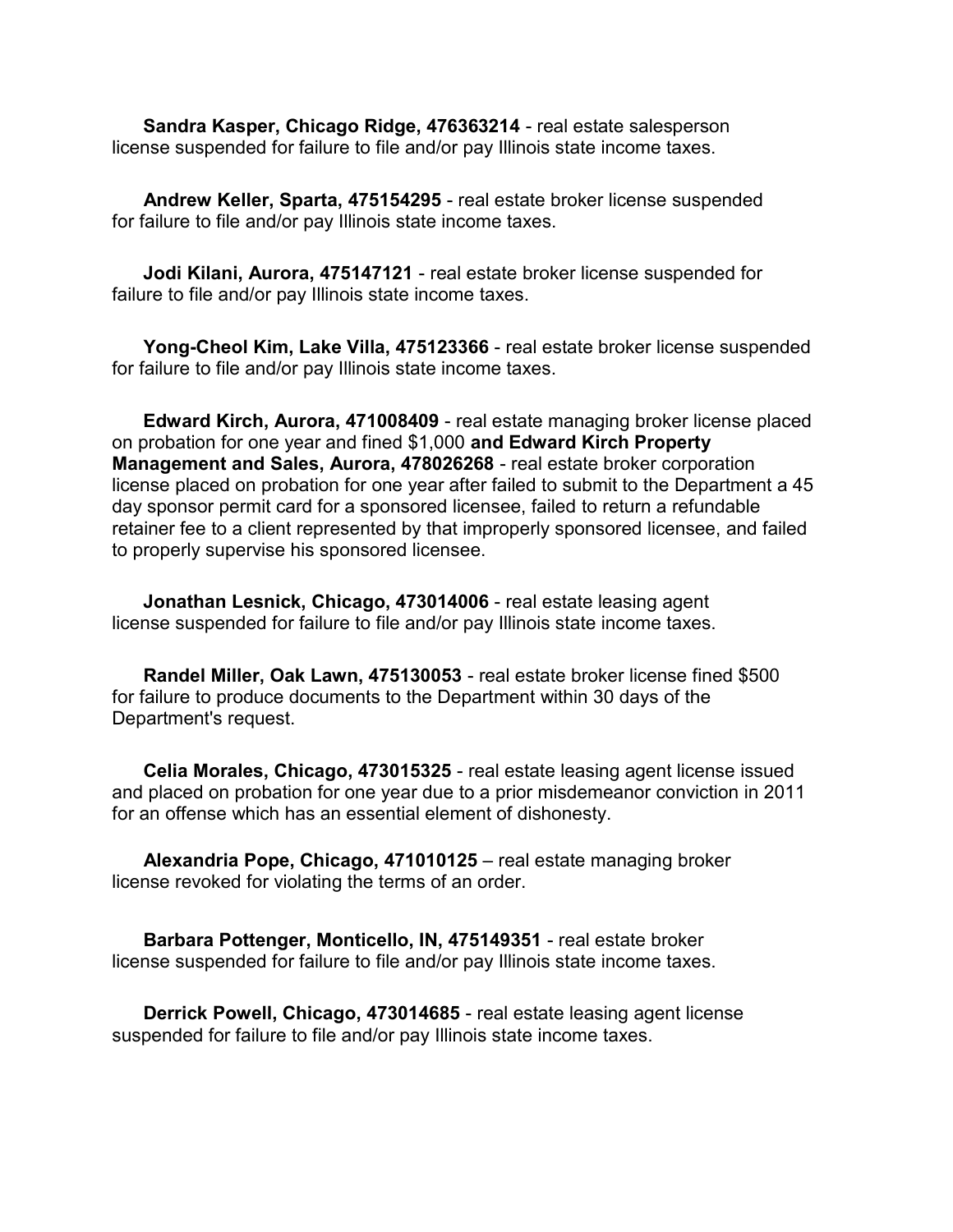**Marivic Reyes, Lincolnwood, 475147351** - real estate broker license suspended for failure to file and/or pay Illinois state income taxes.

**Michael Ritchie, Chicago, 475155175** - real estate broker license suspended for failure to file and/or pay Illinois state income taxes.

**Patrice Rolle, Calumet City, 475144785** - real estate broker license indefinitely suspended for a minimum of one year and fined \$5,000 for failing to act in the best interest of her client, engaging in unprofessional conduct, and failing to disclose licensee status.

**Robert Safranski, Chicago, 471014347** - real estate managing broker license suspended for failure to file and/or pay Illinois state income taxes.

**Heather Tehensky, Chicago, 473011521** - real estate leasing agent license suspended for failure to file and/or pay Illinois state income taxes.

**Synitta Thomas, Chicago, 475163584** - real estate broker license suspended for failure to file and/or pay Illinois state income taxes.

**Ivan Torres, Chicago, 475167060** - real estate broker license suspended for failure to file and/or pay Illinois state income taxes.

**Keith Weinstein, Peoria, 471017788** - real estate managing broker license suspended for failure to file and/or pay Illinois state income taxes.

**See Wong, Chicago, 475092248** - real estate broker license suspended for three months, followed by three year probation with practice restrictions for failure while he was a property developer to return all earnest money to prospective buyers and his failure to identify himself as a real estate licensee to the buyers.

#### **APPRAISAL**

**Lillian Letton, Chicago, 553001810** - certified general real estate appraiser license indefinitely suspended and fined \$750 for failure to complete his continuing education prior to renewing his license and for stating falsely on his renewal application that he had completed said continuing education when he had not.

**Douglas Main, Irvine, CA, 553001435** - certified general real estate appraiser license indefinitely suspended and fined \$750 for failure to complete his continuing education prior to renewing his license and for stating falsely on his renewal application that he had completed said continuing education when he had not.

**Mark Simonovich, Pleasant Prairie, WI, 556004887** - certified residential real estate appraiser license indefinitely suspended and fined \$750 for failure to